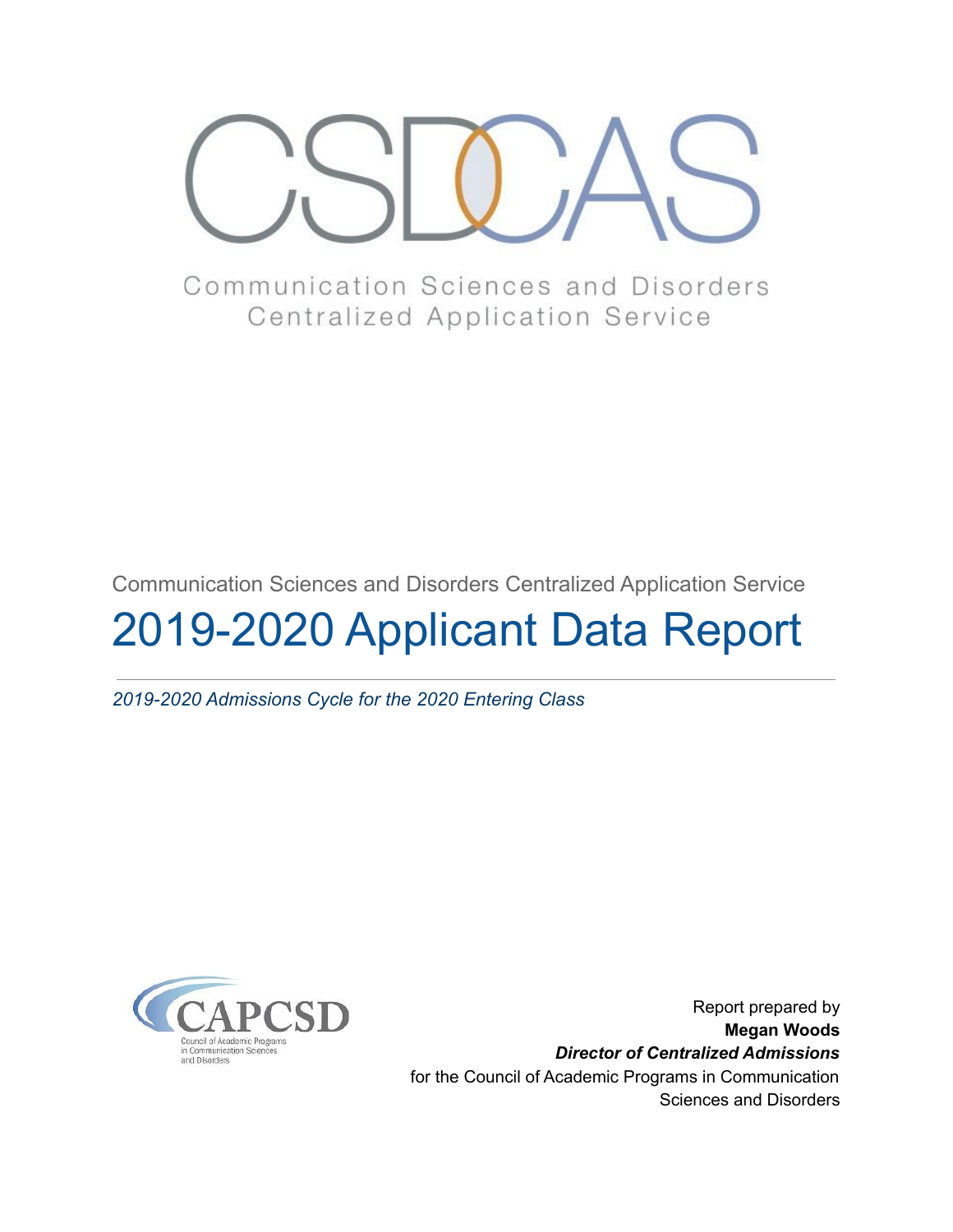# <span id="page-1-0"></span>Table of Contents

| <b>Table of Contents</b>                                                                                                                                                                                                                                                        | 1                                                              |
|---------------------------------------------------------------------------------------------------------------------------------------------------------------------------------------------------------------------------------------------------------------------------------|----------------------------------------------------------------|
| <b>Institutions Participating in CSDCAS</b><br><b>Audiology Participants</b><br>Speech-Language Pathology Participants<br>Figure 1: Number of Audiology Programs Participating in CSDCAS (2013 - 2020)<br>Figure 2: Number of SLP Program Participating in CSDCAS (2013 - 2020) | $\boldsymbol{2}$<br>3<br>3<br>$\overline{7}$<br>$\overline{7}$ |
| <b>Overall Applicant and Application Trends in CSDCAS</b>                                                                                                                                                                                                                       | 8                                                              |
| Figure 3: Overall CSDCAS Participation, Applicant, and Application Trends from<br>2015-2020                                                                                                                                                                                     | 8                                                              |
| Figure 4: CSDCAS Participation, Applicant, and Application Trends for Audiology<br>Programs from 2015-2020<br>Figure 5: CSDCAS Participation, Applicant, and Application Trends for SLP Programs                                                                                | 8                                                              |
| from 2015-2020                                                                                                                                                                                                                                                                  | 9                                                              |
| Figure 6: Number of CSDCAS Applications Per Audiology Program                                                                                                                                                                                                                   | $9\,$                                                          |
| Figure 7: Number of CSDCAS Applications Per SLP Program                                                                                                                                                                                                                         | 9                                                              |
| Figure 8: Mean Number of Applicants Per Audiology Program                                                                                                                                                                                                                       | 10                                                             |
| Figure 9: Mean Number of Applicants Per SLP Program                                                                                                                                                                                                                             | 10                                                             |
| <b>Accepted Students</b>                                                                                                                                                                                                                                                        | 11                                                             |
| Figure 10: CSDCAS Accepted Audiology Applicants                                                                                                                                                                                                                                 | 11                                                             |
| Figure 11: CSDCAS Accepted SLP Applicants                                                                                                                                                                                                                                       | 11                                                             |
| <b>Applications Submitted</b>                                                                                                                                                                                                                                                   | 12                                                             |
| Figure 12: Mean Number of Applications Submitted per Audiology Applicant                                                                                                                                                                                                        | 12                                                             |
| Figure 13: Mean Number of Applications Submitted per SLP Applicant                                                                                                                                                                                                              | 12                                                             |
| <b>CSDCAS Applicants by Age</b>                                                                                                                                                                                                                                                 | 13                                                             |
| Figure 14: Age Distribution of Audiology Applicants in the 2019-2020 Admissions Cycle<br>13                                                                                                                                                                                     |                                                                |
| Figure 15: Age Distribution of SLP Applicants in the 2019-2020 Admissions Cycle                                                                                                                                                                                                 | 13                                                             |
| <b>CSDCAS Applicants by Gender</b>                                                                                                                                                                                                                                              | 14                                                             |
| Figure 16: Comparison of Verified Audiology Applicants and Accepted Audiology<br>Applicants by Gender Over the Last 3 Years                                                                                                                                                     | 14                                                             |
| Figure 17: Comparison of Verified SLP Applicants and Accepted SLP Applicants by<br>Gender Over the Last 3 Years                                                                                                                                                                 | 14                                                             |
| <b>CSDCAS Applicants by Race/Ethnicity</b>                                                                                                                                                                                                                                      | 15                                                             |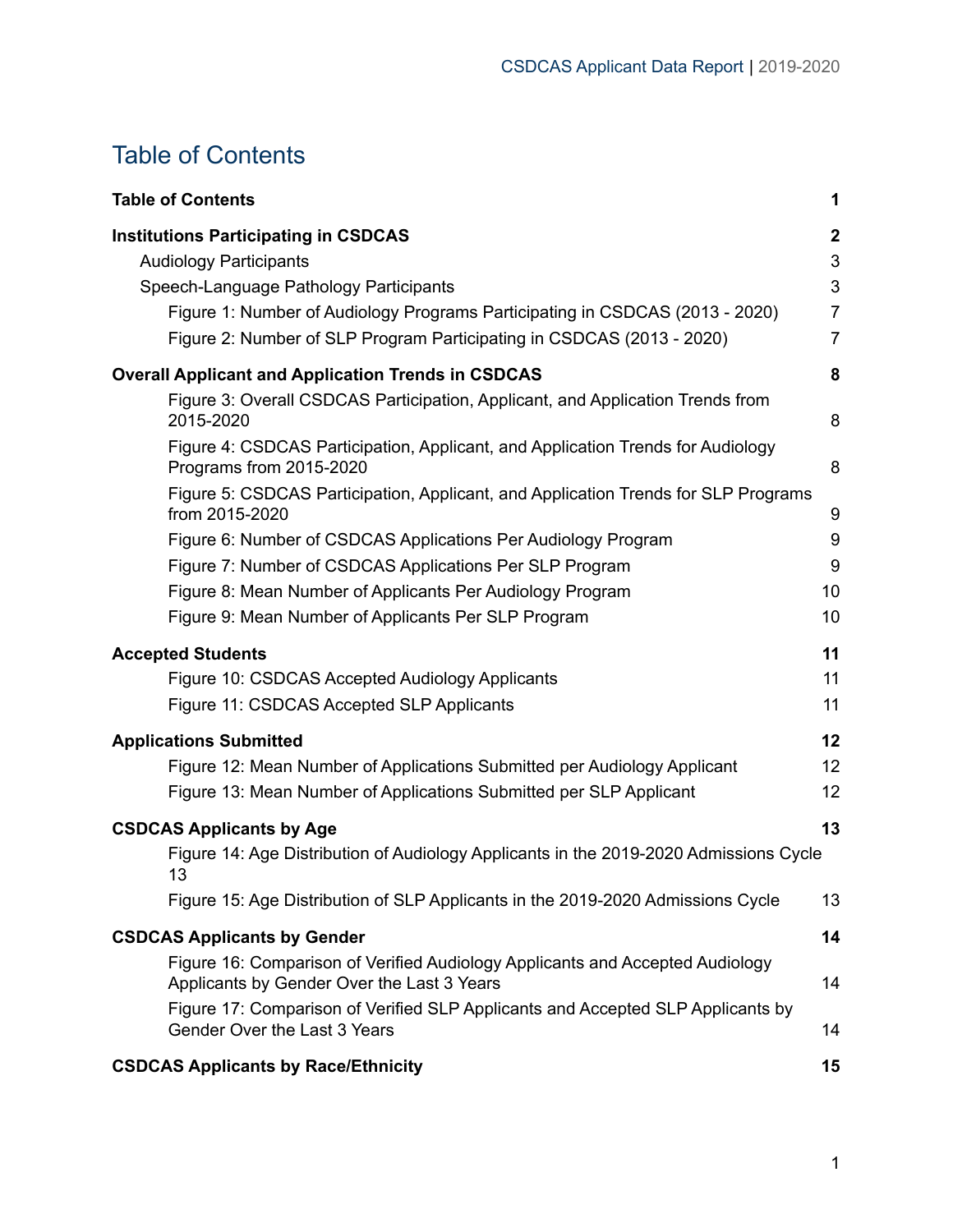| Figure 18: Comparison of Accepted Audiology Applicants and Denied Audiology<br>Applicants by Race/Ethnicity Over The Last 5 Years                                                                                                                           | 15 |
|-------------------------------------------------------------------------------------------------------------------------------------------------------------------------------------------------------------------------------------------------------------|----|
| Figure 19: Visual Representation of the Percentage of Audiology Applicants by<br>Race/Ethnicity per Cycle                                                                                                                                                   | 16 |
| Figure 21: Comparison of Accepted SLP Applicants and Denied SLP Applicants by Race<br>Over The Last 5 Years                                                                                                                                                 | 17 |
| Figure 22: Visual Representation of the SLP Applicants by Race per Cycle                                                                                                                                                                                    | 18 |
| <b>Languages Spoken</b>                                                                                                                                                                                                                                     | 19 |
| Figure 24: Audiology Applicants That Have an Intermediate or Higher Level of<br>Proficiency in at Least One Language Other Than English in the 2019-2020 Cycle.<br>Figure 25: SLP Applicants That Have an Intermediate or Higher Level of Proficiency in at | 19 |
| Least One Language Other Than English in the 2019-2020 Cycle.                                                                                                                                                                                               | 19 |
| <b>Disadvantaged Status</b>                                                                                                                                                                                                                                 | 20 |
| Figure 26: Economically Disadvantaged Audiology Applicants in 2019-2020                                                                                                                                                                                     | 20 |
| Figure 27: Environmentally Disadvantaged Audiology Applicants in 2019-2020                                                                                                                                                                                  | 20 |
| Figure 28: Economically Disadvantaged SLP Applicants in 2019-2020                                                                                                                                                                                           | 21 |
| Figure 29: Environmentally Disadvantaged SLP Applicants in 2019-2020                                                                                                                                                                                        | 21 |
| <b>GPA</b>                                                                                                                                                                                                                                                  | 22 |
| Figure 30: Mean Cumulative Undergraduate GPA for Audiology Applicants                                                                                                                                                                                       | 22 |
| Figure 31: Mean Cumulative Undergraduate GPA for SLP Applicants                                                                                                                                                                                             | 22 |
| <b>GRE</b>                                                                                                                                                                                                                                                  | 22 |
| Figure 32: Mean Percentile of Audiology Applicant-Reported GRE Scores                                                                                                                                                                                       | 23 |
| Figure 34: Mean Percentile of SLP Applicant-Reported GRE Scores                                                                                                                                                                                             | 23 |
| <b>Fee Waivers</b>                                                                                                                                                                                                                                          | 24 |
| <b>Acknowledgements</b>                                                                                                                                                                                                                                     | 24 |

# <span id="page-2-0"></span>Institutions Participating in CSDCAS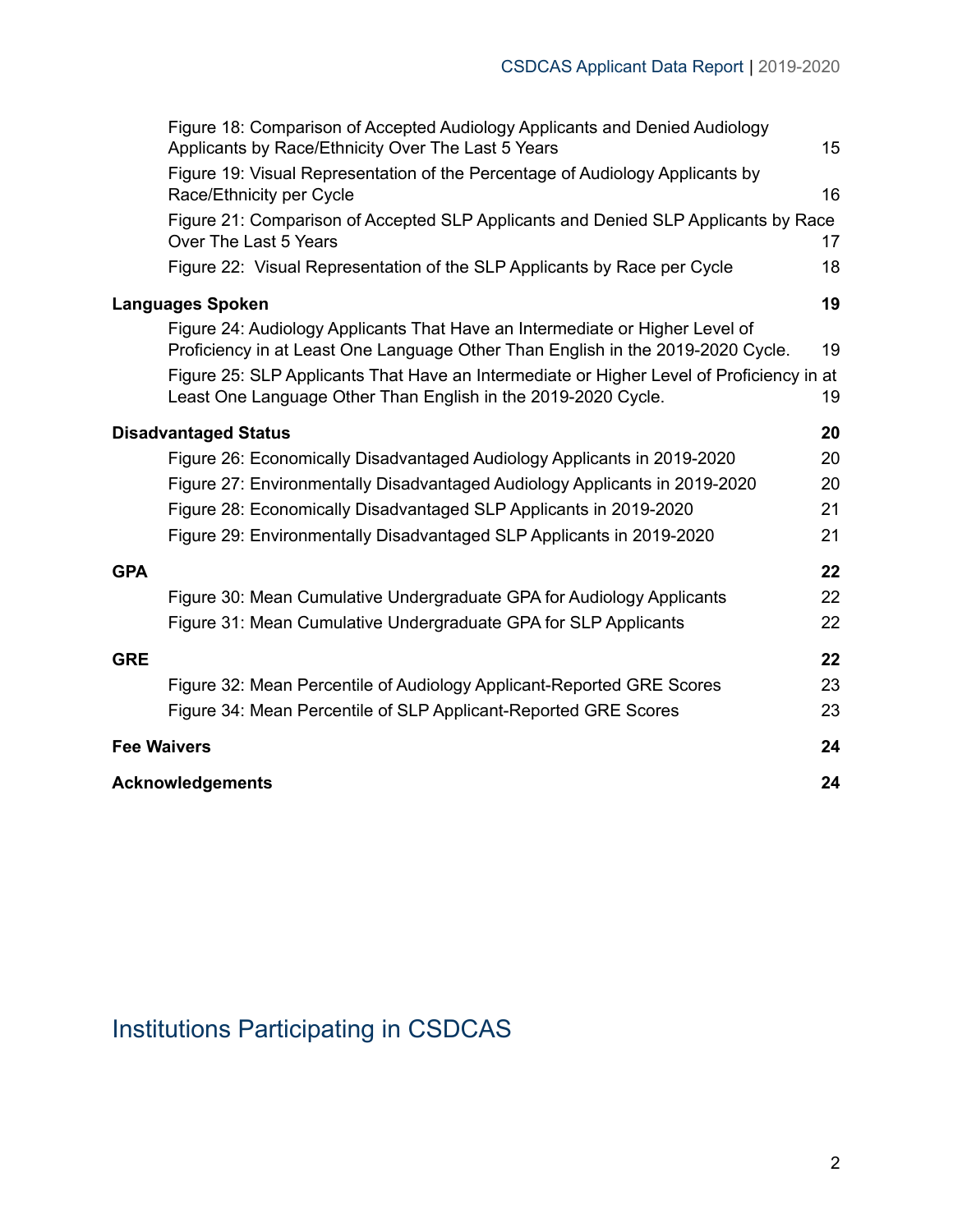The 2019-2020 CSDCAS Applicant Data Report reflects data for the universities participating in CSDCAS during that cycle. The additional programs that joined CSDCAS during later cycles are not listed below or included in this report. To be eligible to participate in CSDCAS, programs must offer entry-level clinical graduate degrees in Speech-Language Pathology or Audiology. Programs must either have achieved or be in the process of pursuing accreditation from the CAA or ACAE.

### <span id="page-3-0"></span>Audiology Participants

- A.T. Still University Arizona School of Health Sciences
- Auburn University
- California State University Los Angeles
- California State University **Sacramento**
- Central Michigan University
- Grand Valley State University
- Idaho State University
- Illinois State University
- Indiana University
- James Madison University
- Kent State University
- Lamar University
- Louisiana State University Health New Orleans
- Missouri State University
- Northern Illinois University
- Northwestern University
- Nova Southeastern University
- Ohio University
- Pacific University
- Purdue University
- Rush University
- Salus University
- San Diego State University
- SUNY University at Buffalo
- Syracuse University
- Texas Tech University Health Sciences Center School of Health **Professions**
- The Ohio State University
- The University of Akron
- The University of Cincinnati
- The University of Iowa
- Towson University
- University of Arizona
- University of Arkansas for Medical **Sciences**
- University of Florida
- University of Kansas
- University of Memphis
- University of North Carolina Chapel Hill
- University of Northern Colorado
- University of Pittsburgh
- University of South Alabama
- University of South Dakota
- University of South Florida
- University of Tennessee
- University of the Pacific
- Wayne State University
- Western Michigan University
- Wichita State University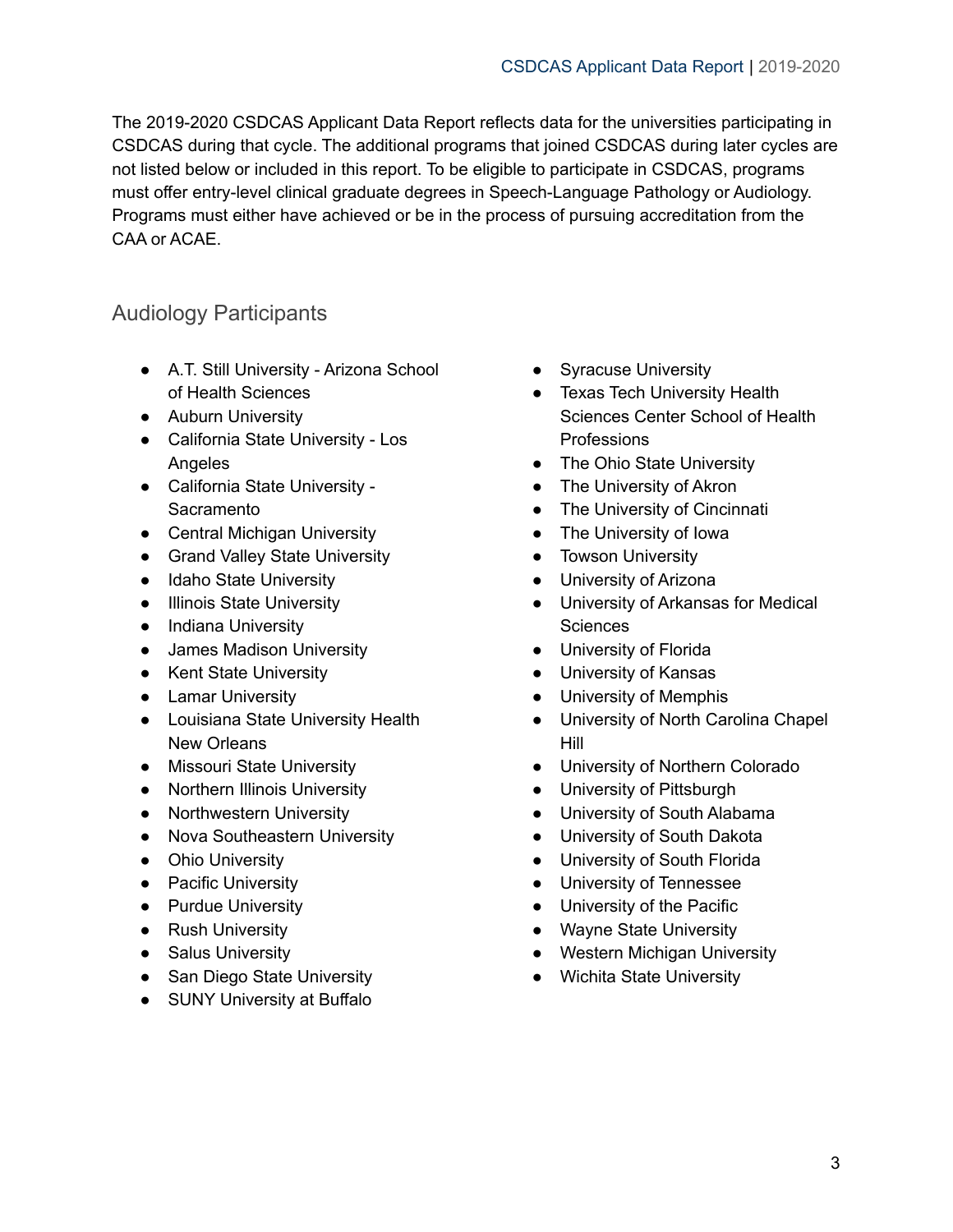### <span id="page-4-0"></span>Speech-Language Pathology Participants

- Abilene Christian University
- Adelphi University
- Andrews University
- Auburn University
- Baldwin Wallace University
- Boston University
- Bowling Green State **University**
- California Baptist University
- California State University Chico
- California State University **Fullerton**
- California State University Los Angeles
- California State University Sacramento
- California State University, East Bay
- Calvin University
- Case Western Reserve **University**
- Central Michigan University
- Chapman University
- Cleveland State University
- Concordia University Wisconsin
- Eastern Illinois University
- Eastern New Mexico **University**
- Eastern Washington **University**
- Edinboro University of Pennsylvania
- **•** Elmhurst University
- Emerson College
- Faulkner University
- Florida Atlantic University
- Fontbonne University
- Fort Hays State University
- Francis Marion University
- Gannon University at Ruskin, FL
- George Washington **University**
- Georgia Southern University - Armstrong Campus
- Georgia State University
- Governors State University
- Grand Valley State University
- Harding University
- Hofstra University
- Howard University
- Idaho State University
- Illinois State University
- Indiana State University
- Indiana University
- Iona College
- Jackson State University
- James Madison University
- Katz School of Science and Health at Yeshiva University
- Kean University
- Kent State University
- La Salle University
- Lamar University
- Lewis University
- Long Island University Brooklyn
- Long Island University Post
- Longwood University
- Louisiana State University Health New Orleans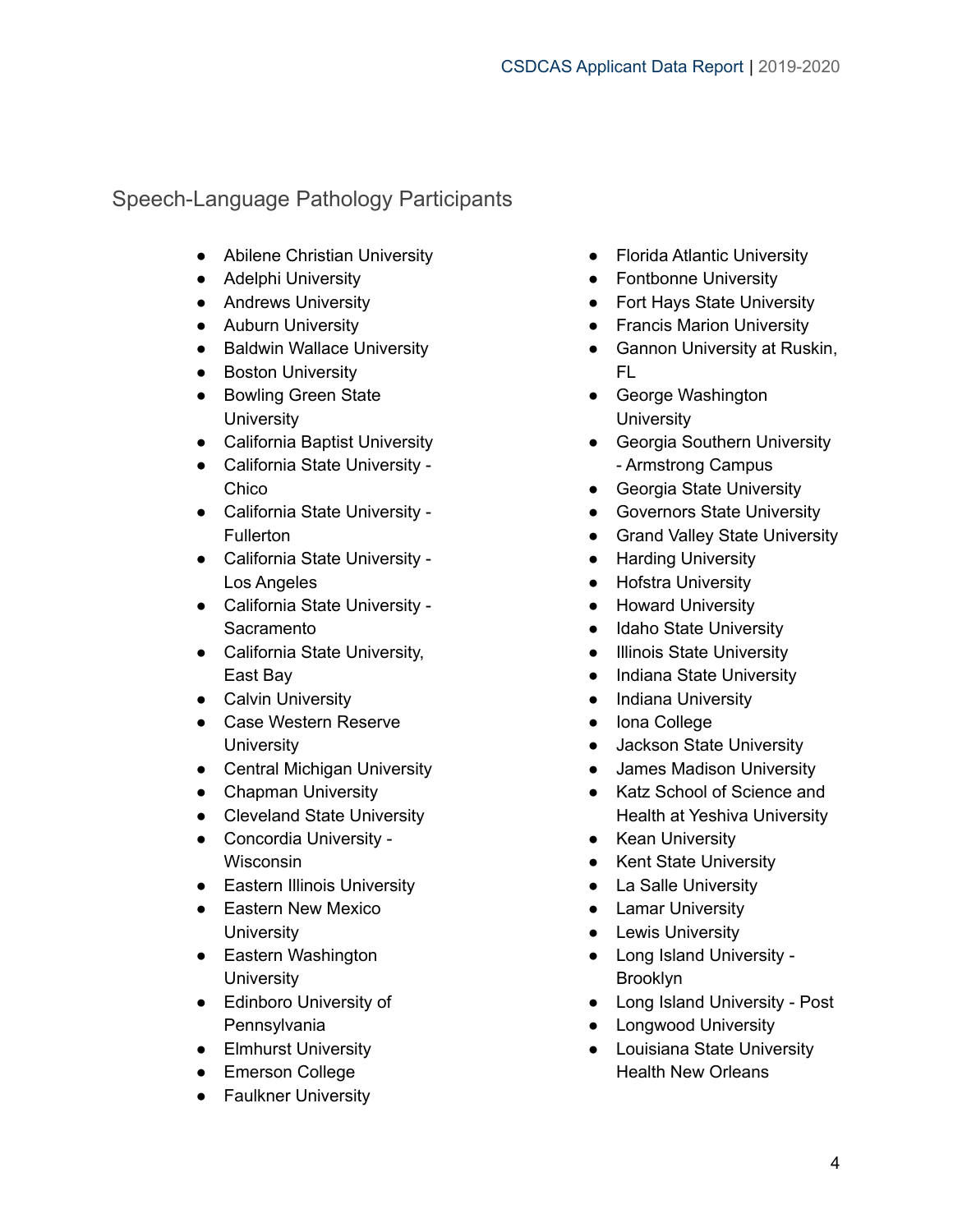- Louisiana State University Health Shreveport
- Loyola University Maryland
- Marquette University
- Marshall University
- Mercy College
- MGH Institute of Health **Professions**
- Miami University
- Midwestern University Downer's Grove
- Midwestern University **Glendale**
- Minnesota State University Mankato
- Misericordia University
- Mississippi University for Women
- Missouri State University
- Monmouth University
- Moravian College
- Murray State University
- Nazareth College
- New York Medical College
- New York University
- North Carolina Central **University**
- Northeastern University
- Northern Arizona University
- Northern Illinois University
- Northwestern University
- Nova Southeastern **University**
- Ohio State University
- Ohio University
- Old Dominion University
- Our Lady of the Lake **University**
- Pace University
- Pacific University
- Pennsylvania State **University**
- Portland State University
- Purdue University
- Radford University
- Rockhurst University
- Rocky Mountain University of Health Professions
- Rush University
- Sacred Heart University
- Saint Louis University
- Saint Mary's College
- Saint Xavier University
- Salus University
- Samford University
- San Diego State University
- San Jose State University
- Southeast Missouri State **University**
- Southern Illinois University **Carbondale**
- Southern Illinois University -**Edwardsville**
- Southern University and A&M College
- St. Ambrose University
- St. John's University
- Stephen F. Austin University
- Stockton University
- Stony Brook University
- SUNY Buffalo State
- SUNY University at Buffalo
- Syracuse University
- Temple University
- Tennessee State University
- Texas Christian University
- Texas Tech University Health Sciences Center School of Health Professions
- Texas Woman's University
- The College of Saint Rose
- Thomas Jefferson University
- **•** Towson University
- University of Akron
- University of Arizona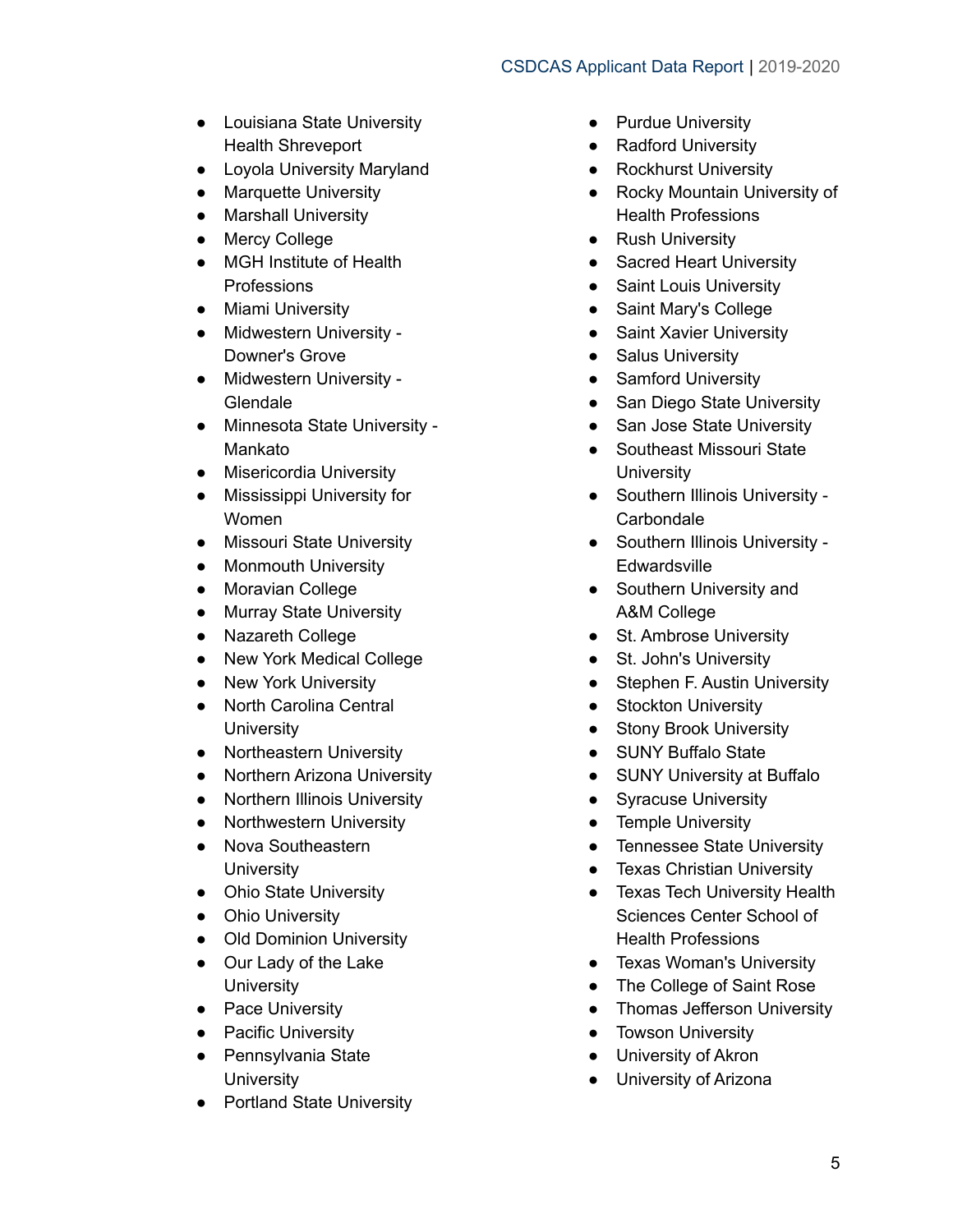#### CSDCAS Applicant Data Report | 2019-2020

- University of Arkansas Fayetteville
- University of Arkansas for Medical Sciences .Äì SLP
- University of Central Arkansas
- University of Central Florida
- University of Central Missouri
- University of Cincinnati
- University of Connecticut
- University of Delaware
- University of Florida
- University of Georgia
- University of Hawaii at Manoa
- University of Iowa
- University of Mary
- University of Memphis
- University of Mississippi
- University of Missouri
- University of Montana
- University of Montevallo
- University of North Carolina Chapel Hill
- University of North Dakota
- University of Northern Colorado
- University of Oregon
- University of Pittsburgh
- University of Redlands
- University of Rhode Island
- University of South Alabama
- University of South Carolina
- University of South Dakota
- University of South Florida
- University of St. Augustine for Health Sciences
- University of Tennessee
- University of Texas El Paso
- University of Texas Health Science Center at San Antonio
- University of the Pacific
- University of Toledo
- University of Vermont
- University of Wisconsin Eau Claire
- University of Wisconsin Milwaukee
- University of Wisconsin River Falls
- University of Wisconsin Stevens Point
- University of Wisconsin **Whitewater**
- University of Wyoming
- Wayne State University
- West Chester University
- West Virginia University
- Western Carolina University
- Western Illinois University
- Western Michigan University
- Wichita State University
- William Paterson University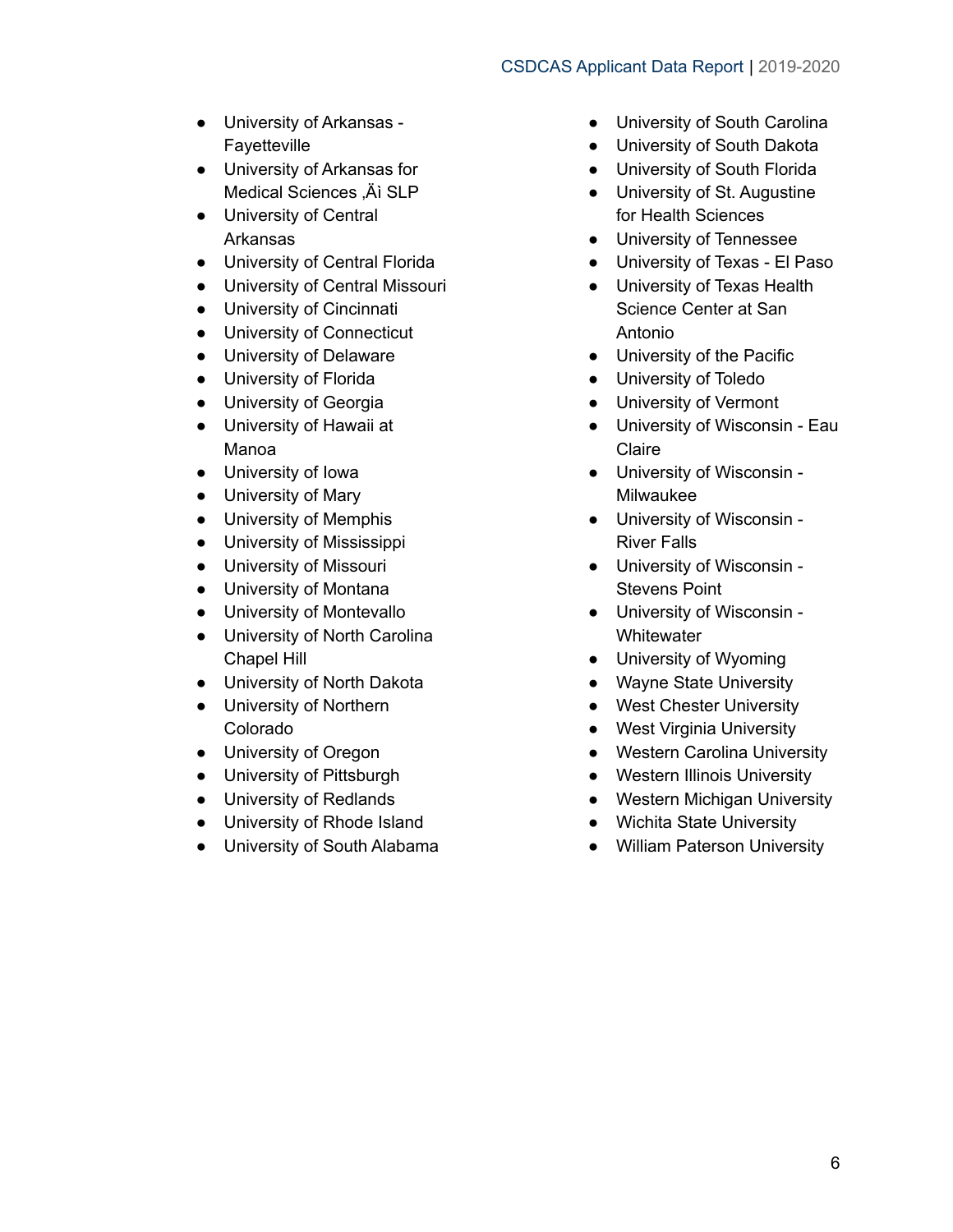

<span id="page-7-0"></span>**Figure 1: Number of Audiology Programs Participating in CSDCAS (2013 - 2020)**

<span id="page-7-1"></span>

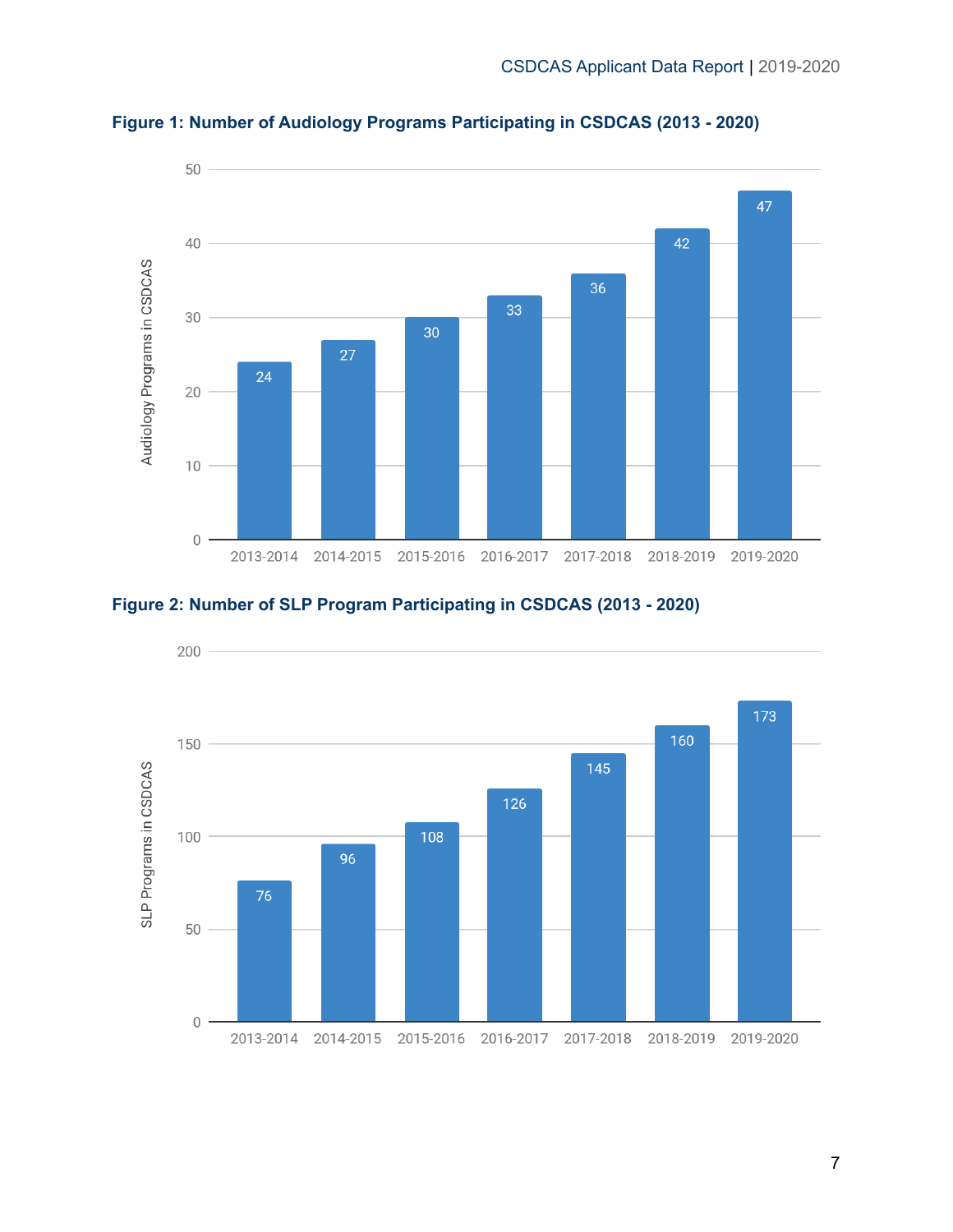# <span id="page-8-0"></span>Overall Applicant and Application Trends in CSDCAS

### <span id="page-8-1"></span>**Figure 3: Overall CSDCAS Participation, Applicant, and Application Trends from 2015-2020**

| Cycle     | Participating<br><b>Universities</b> | Verified<br>Overall<br><b>Applicants</b> | % Change | Verified<br>Overall<br><b>Applications</b> | % Change  | Average #<br><b>Applications</b><br>per Applicant |
|-----------|--------------------------------------|------------------------------------------|----------|--------------------------------------------|-----------|---------------------------------------------------|
| 2015-2016 | 109                                  | 9.220                                    |          | 30,953                                     |           | 3.36                                              |
| 2016-2017 | 128                                  | 10,073                                   | 9.25%    | 35,273                                     | 13.96%    | 3.50                                              |
| 2017-2018 | 146                                  | 10.424                                   | 3.48%    | 37.891                                     | 7.42%     | 3.63                                              |
| 2018-2019 | 164                                  | 10.819                                   | 3.79%    | 39.122                                     | 3.25%     | 3.62                                              |
| 2019-2020 | 180                                  | 10.619                                   | $-1.85%$ | 38,688                                     | $-1.11\%$ | 3.64                                              |

### <span id="page-8-2"></span>**Figure 4: CSDCAS Participation, Applicant, and Application Trends for Audiology Programs from 2015-2020**

| Cycle     | Participating<br><b>Universities</b><br>with Audiology<br>programs in<br><b>CSDCAS</b> | <b>Verified</b><br>Audiology<br><b>Applicants</b> | % Change | Verified<br>Audiology<br><b>Applications</b> | % Change | Average #<br><b>Applications</b><br>per Applicant |
|-----------|----------------------------------------------------------------------------------------|---------------------------------------------------|----------|----------------------------------------------|----------|---------------------------------------------------|
| 2015-2016 | 30                                                                                     | 886                                               |          | 2,657                                        |          | 3.00                                              |
| 2016-2017 | 33                                                                                     | 955                                               | 7.79%    | 2,909                                        | 9.48%    | 3.05                                              |
| 2017-2018 | 36                                                                                     | 871                                               | $-8.80%$ | 2,634                                        | $-9.45%$ | 3.02                                              |
| 2018-2019 | 42                                                                                     | 995                                               | 14.24%   | 3,199                                        | 21.45%   | 3.22                                              |
| 2019-2020 | 47                                                                                     | 947                                               | $-4.82%$ | 3,126                                        | $-2.28%$ | 3.30                                              |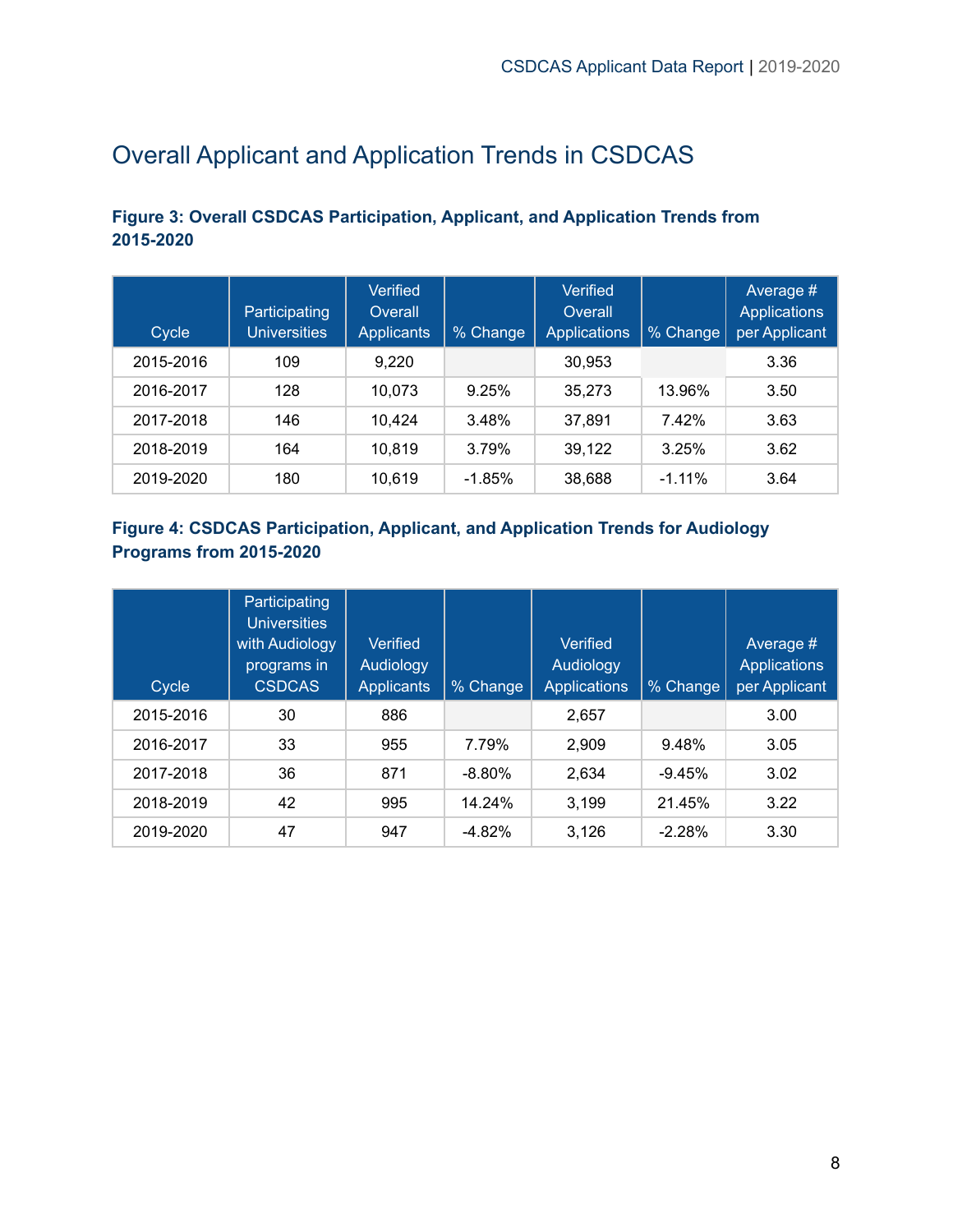### <span id="page-9-0"></span>**Figure 5: CSDCAS Participation, Applicant, and Application Trends for SLP Programs from 2015-2020**

| Cycle     | Participating<br><b>Universities</b><br>with SLP<br>programs in<br><b>CSDCAS</b> | <b>Verified SLP</b><br><b>Applicants</b> | % Change | <b>Verified SLP</b><br><b>Applications</b> | $\%$<br>Change | Average #<br><b>Applications</b><br>per Applicant |
|-----------|----------------------------------------------------------------------------------|------------------------------------------|----------|--------------------------------------------|----------------|---------------------------------------------------|
| 2015-2016 | 108                                                                              | 8,334                                    |          | 28,274                                     |                | 3.39                                              |
| 2016-2017 | 126                                                                              | 9.211                                    | 10.52%   | 32.367                                     | 14.48%         | 3.51                                              |
| 2017-2018 | 145                                                                              | 9.644                                    | 4.70%    | 35.257                                     | 8.93%          | 3.66                                              |
| 2018-2019 | 160                                                                              | 9,924                                    | 2.90%    | 35,923                                     | 1.89%          | 3.62                                              |
| 2019-2020 | 173                                                                              | 9,764                                    | $-1.61%$ | 34,316                                     | $-4.47%$       | 3.51                                              |

### <span id="page-9-1"></span>**Figure 6: Number of CSDCAS Applications Per Audiology Program**

| Cycle     | Participating<br><b>Audiology</b><br><b>Programs</b> | Verified<br>Audiology<br>Applications | Mean $#$ of<br><b>Applicants</b><br>per Program | Median $#$ of<br><b>Applicants</b><br>per Program | Standard<br><b>Deviation</b> | % Change<br>From<br><b>Previous</b><br>Year | Range in #<br>of Applicants<br>per Program |
|-----------|------------------------------------------------------|---------------------------------------|-------------------------------------------------|---------------------------------------------------|------------------------------|---------------------------------------------|--------------------------------------------|
| 2015-2016 | 30                                                   | 2,657                                 | 89                                              | 90                                                | 27                           |                                             | 29-137                                     |
| 2016-2017 | 33                                                   | 2,909                                 | 88                                              | 87                                                | 32                           | $-0.47%$                                    | 32-156                                     |
| 2017-2018 | 36                                                   | 2,634                                 | 73                                              | 73                                                | 27                           | $-17.00\%$                                  | 15-122                                     |
| 2018-2019 | 42                                                   | 3,199                                 | 76                                              | 76                                                | 29                           | 4.10%                                       | 18-147                                     |
| 2019-2020 | 47                                                   | 3,126                                 | 66                                              | 64                                                | 25                           | $-13.35\%$                                  | 26-156                                     |

#### <span id="page-9-2"></span>**Figure 7: Number of CSDCAS Applications Per SLP Program**

| Cycle     | Participating<br><b>SLP</b><br>programs | Verified SLP<br>Applications | Mean $#$ of<br><b>Applicants</b><br>per Program | Median # of<br><b>Applicants</b><br>per Program | <b>Standard</b><br><b>Deviation</b> | % Change<br>From<br><b>Previous</b><br>Year | Range in #<br>of Applicants<br>per Program |
|-----------|-----------------------------------------|------------------------------|-------------------------------------------------|-------------------------------------------------|-------------------------------------|---------------------------------------------|--------------------------------------------|
| 2015-2016 | 108                                     | 28,274                       | 262                                             | 254                                             | 111                                 |                                             | 42-593                                     |
| 2016-2017 | 126                                     | 32,367                       | 257                                             | 233                                             | 116                                 | $-1.88%$                                    | 62-618                                     |
| 2017-2018 | 145                                     | 35,257                       | 243                                             | 221                                             | 111                                 | $-5.34%$                                    | 67-589                                     |
| 2018-2019 | 160                                     | 35,923                       | 225                                             | 202                                             | 117                                 | $-7.66%$                                    | 35-973                                     |
| 2019-2020 | 173                                     | 34,316                       | 198                                             | 176                                             | 104                                 | $-11.65%$                                   | 32-702                                     |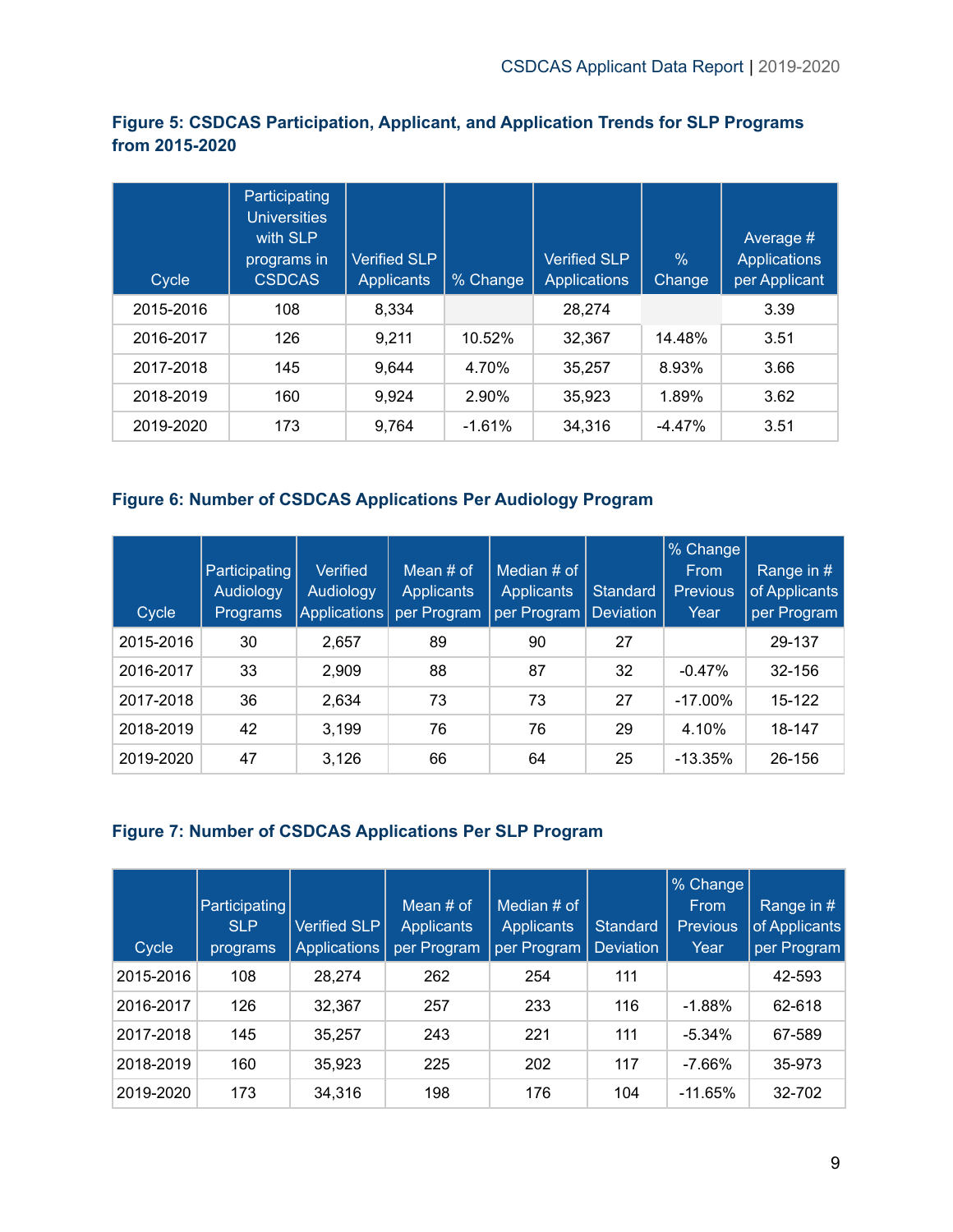

<span id="page-10-0"></span>**Figure 8: Mean Number of Applicants Per Audiology Program**

### <span id="page-10-1"></span>**Figure 9: Mean Number of Applicants Per SLP Program**

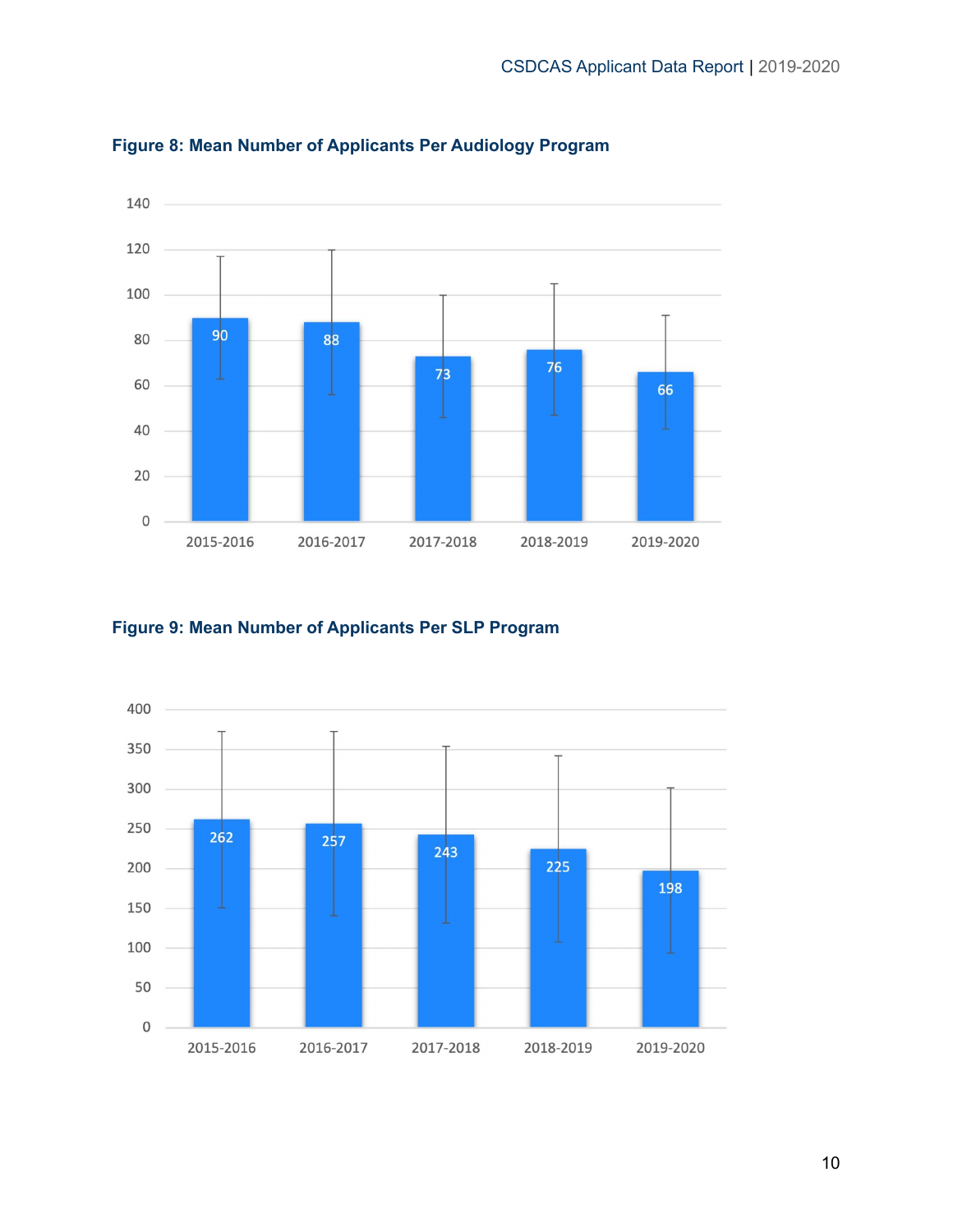### <span id="page-11-0"></span>Accepted Students

All programs participating in CSDCAS are required to provide their final decision data each fall. In 2019-2020, 2 SLP programs out of 173 did not submit their final decision data. Therefore, the final data reported here are based only on those programs that provided their final decisions.

CSDCAS applicants with a verified status and the following admission decisions were categorized as "accepted" for the purposes of this report: Offer Accepted, Offer Declined, Offer Made, Deferred, and Matriculated. Applicants with a verified status who received no offers of acceptance to any program in CSDCAS are categorized as "denied." Data only reflects decisions reported by schools participating in CSDCAS. Applicants who applied via CSDCAS may have also applied to and been accepted by non-participating universities. Only those applicants who had a verified application are considered in this report.

#### <span id="page-11-1"></span>**Figure 10: CSDCAS Accepted Audiology Applicants**

| Cycle     | # of<br>Audiology<br>Programs in<br><b>CSDCAS</b> | All<br><b>Applicants</b> | # of<br>Accepted<br><b>Applicants</b> | Mean $#$ of<br><b>Offers Given</b><br>per Program | $%$ of<br><b>Applicants</b><br>Accepted | $#$ of<br><b>Applicants</b><br><b>Not</b><br>Accepted | $%$ of<br><b>Applicants</b><br><b>Not</b><br>Accepted |
|-----------|---------------------------------------------------|--------------------------|---------------------------------------|---------------------------------------------------|-----------------------------------------|-------------------------------------------------------|-------------------------------------------------------|
| 2017-2018 | 36                                                | 892                      | 637                                   | 32.34                                             | 71.41%                                  | 255                                                   | 28.59%                                                |
| 2018-2019 | 42                                                | 1.016                    | 724                                   | 33.71                                             | 71.26%                                  | 283                                                   | 27.85%                                                |
| 2019-2020 | 47                                                | 950                      | 748                                   | 34.17                                             | 78.74%                                  | 202                                                   | 21.26%                                                |

### <span id="page-11-2"></span>**Figure 11: CSDCAS Accepted SLP Applicants**

| Cycle     | # of SLP<br>Programs in<br><b>CSDCAS</b> | All<br><b>Applicants</b> | $#$ of<br>Accepted<br><b>Applicants</b> | Mean # of<br><b>Offers Given</b><br>per Program | $%$ of<br><b>Applicants</b><br>Accepted | # of<br><b>Applicants</b><br><b>Not</b><br>Accepted | $%$ of<br><b>Applicants</b><br><b>Not</b><br>Accepted |
|-----------|------------------------------------------|--------------------------|-----------------------------------------|-------------------------------------------------|-----------------------------------------|-----------------------------------------------------|-------------------------------------------------------|
| 2017-2018 | 145                                      | 9.649                    | 6.190                                   | 84.65                                           | 64.15%                                  | 3.459                                               | 35.85%                                                |
| 2018-2019 | 164                                      | 9.928                    | 6,786                                   | 84.92                                           | 68.35%                                  | 2.970                                               | 29.92%                                                |
| 2019-2020 | 173                                      | 9.831                    | 7,394                                   | 96.95                                           | 75.21%                                  | 2.437                                               | 24.79%                                                |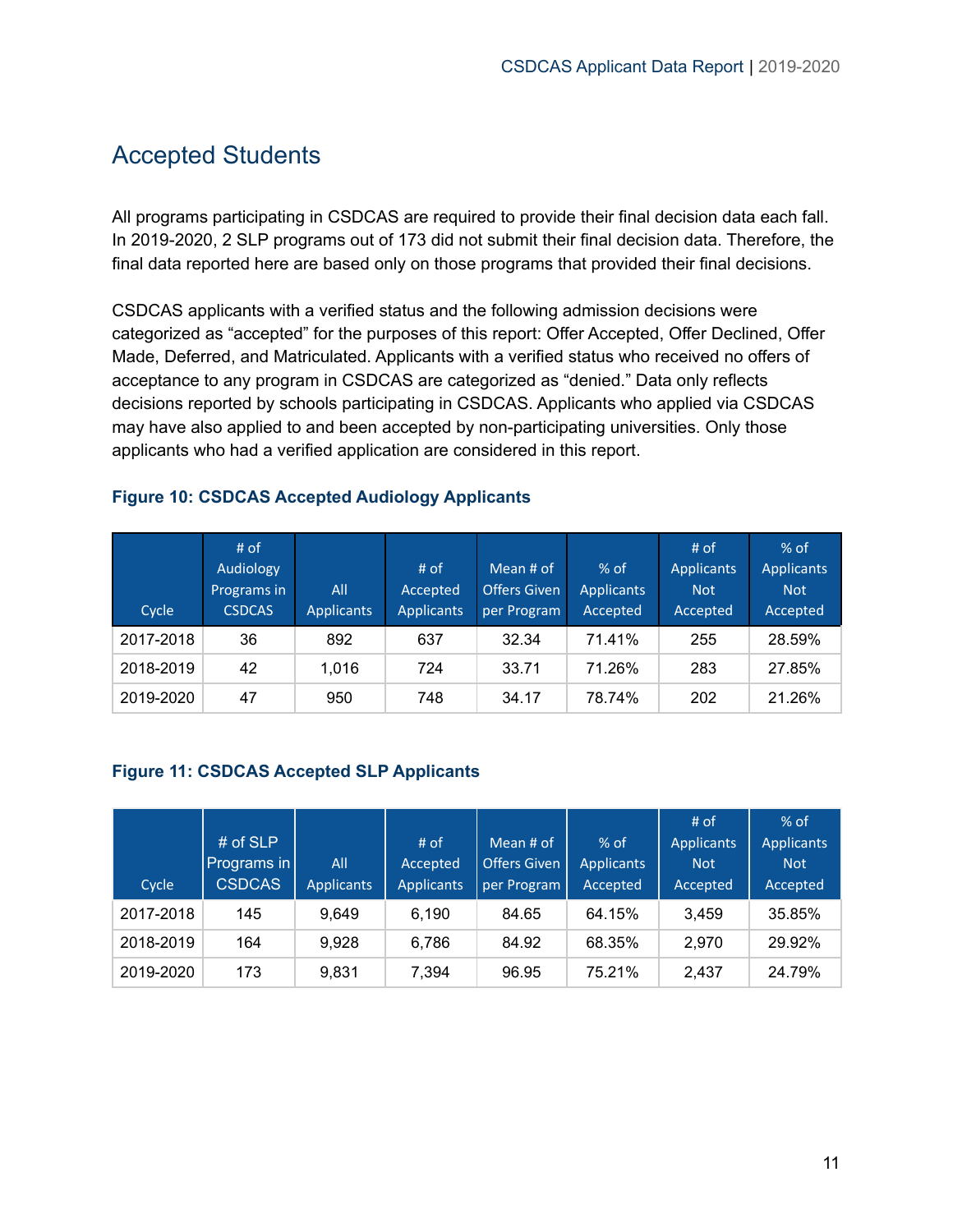

# <span id="page-12-0"></span>Applications Submitted



### <span id="page-12-1"></span>**Figure 12: Mean Number of Applications Submitted per Audiology Applicant**



<span id="page-12-2"></span>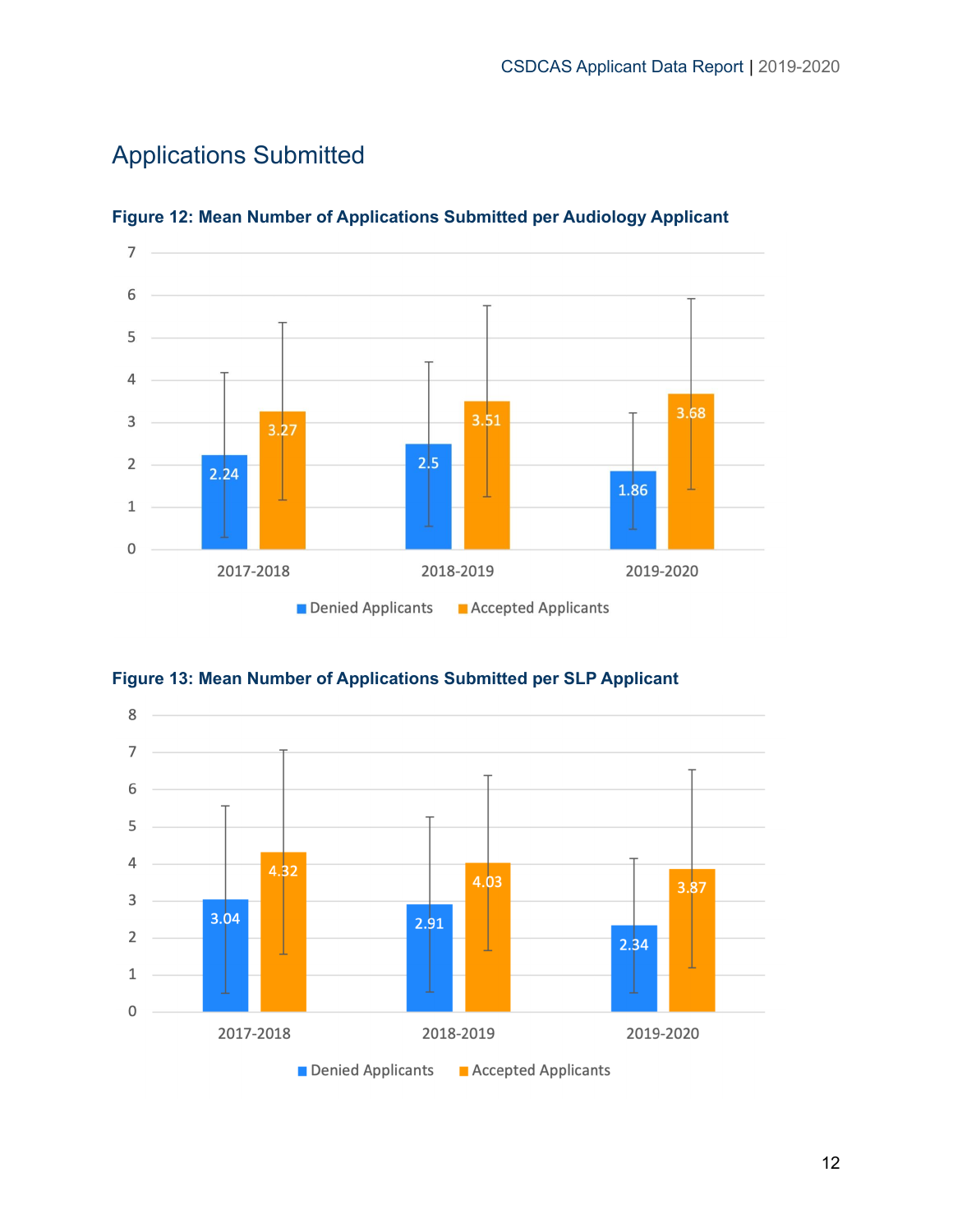# <span id="page-13-0"></span>CSDCAS Applicants by Age

### <span id="page-13-1"></span>**Figure 14: Age Distribution of Audiology Applicants in the 2019-2020 Admissions Cycle**

| Age Range | <b>Accepted Applicants</b> | <b>Denied Applicants</b> |
|-----------|----------------------------|--------------------------|
| Up to 19  | 0.53%                      | 0.99%                    |
| $20 - 25$ | 88.24%                     | 72.77%                   |
| 26-30     | 7.35%                      | 14.36%                   |
| $31 - 35$ | 2.14%                      | 5.94%                    |
| 36-40     | 1.20%                      | 2.48%                    |
| 41 and up | 0.53%                      | 3.47%                    |

### <span id="page-13-2"></span>**Figure 15: Age Distribution of SLP Applicants in the 2019-2020 Admissions Cycle**

| Age Range  | <b>Accepted Applicants</b> | <b>Denied Applicants</b> |  |
|------------|----------------------------|--------------------------|--|
| Up to $19$ | 0.37%                      | 0.16%                    |  |
| $20 - 25$  | 85.26%                     | 70.78%                   |  |
| 26-30      | 8.74%                      | 17.03%                   |  |
| $31 - 35$  | 2.83%                      | 5.83%                    |  |
| 36-40      | 1.45%                      | 3.28%                    |  |
| 41 and up  | 1.35%                      | 2.87%                    |  |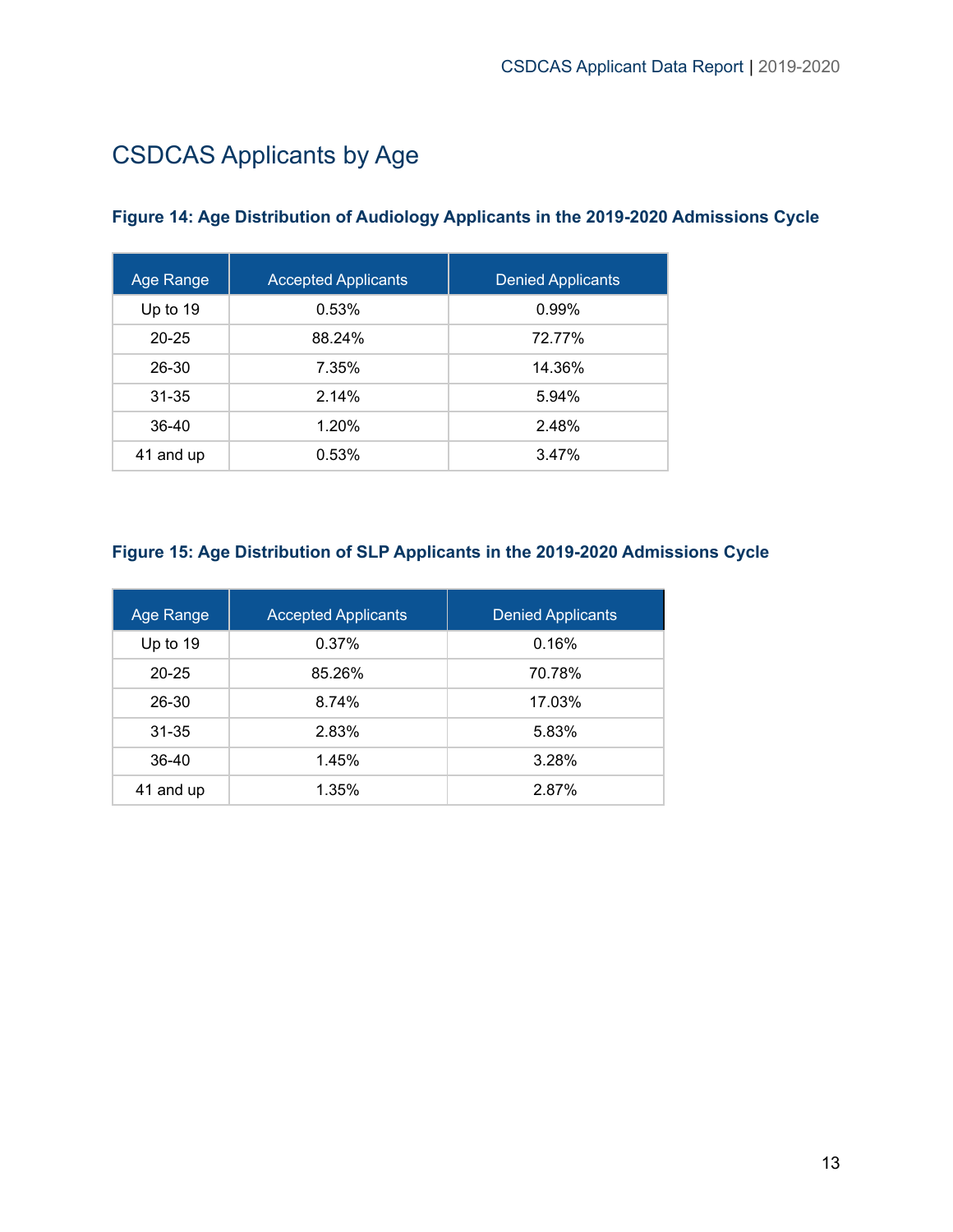# <span id="page-14-0"></span>CSDCAS Applicants by Gender

### <span id="page-14-1"></span>**Figure 16: Comparison of Verified Audiology Applicants and Accepted Audiology Applicants by Gender Over the Last 3 Years**

|           |          | <b>Male</b> |        | Female |        | Decline to State |               |
|-----------|----------|-------------|--------|--------|--------|------------------|---------------|
| Cycle     |          | #           | $\%$   | #      | $\%$   | #                | $\frac{0}{0}$ |
|           | Accepted | 43          | 6.77%  | 590    | 92.91% | $\overline{2}$   | 0.31%         |
| 2017-2018 | Denied   | 31          | 12.81% | 211    | 87.19% | 0                | $0.00\%$      |
| 2018-2019 | Accepted | 63          | 8.70%  | 659    | 91.02% | $\overline{2}$   | 0.28%         |
|           | Denied   | 43          | 15.19% | 239    | 84.45% | 1                | 0.35%         |
| 2019-2020 | Accepted | 75          | 10.03% | 673    | 89.97% | 0                | $0.00\%$      |
|           | Denied   | 24          | 11.88% | 177    | 87.62% | 1                | 0.50%         |

### <span id="page-14-2"></span>**Figure 17: Comparison of Verified SLP Applicants and Accepted SLP Applicants by Gender Over the Last 3 Years**

|           |          | <b>Male</b> |               | Female |               | Decline to State |       |
|-----------|----------|-------------|---------------|--------|---------------|------------------|-------|
| Cycle     |          | #           | $\frac{0}{0}$ | #      | $\frac{0}{0}$ | #                | $\%$  |
| 2017-2018 | Accepted | 228         | 3.69%         | 5936   | 96.18%        | 8                | 0.13% |
|           | Denied   | 127         | 3.75%         | 3255   | 96.10%        | 5                | 0.15% |
| 2018-2019 | Accepted | 254         | 3.74%         | 6526   | 96.17%        | 6                | 0.09% |
|           | Denied   | 138         | 4.65%         | 2829   | 95.25%        | 3                | 0.10% |
| 2019-2020 | Accepted | 283         | 3.83%         | 7096   | 95.97%        | 15               | 0.20% |
|           | Denied   | 108         | 4.43%         | 2324   | 95.36%        | 5                | 0.21% |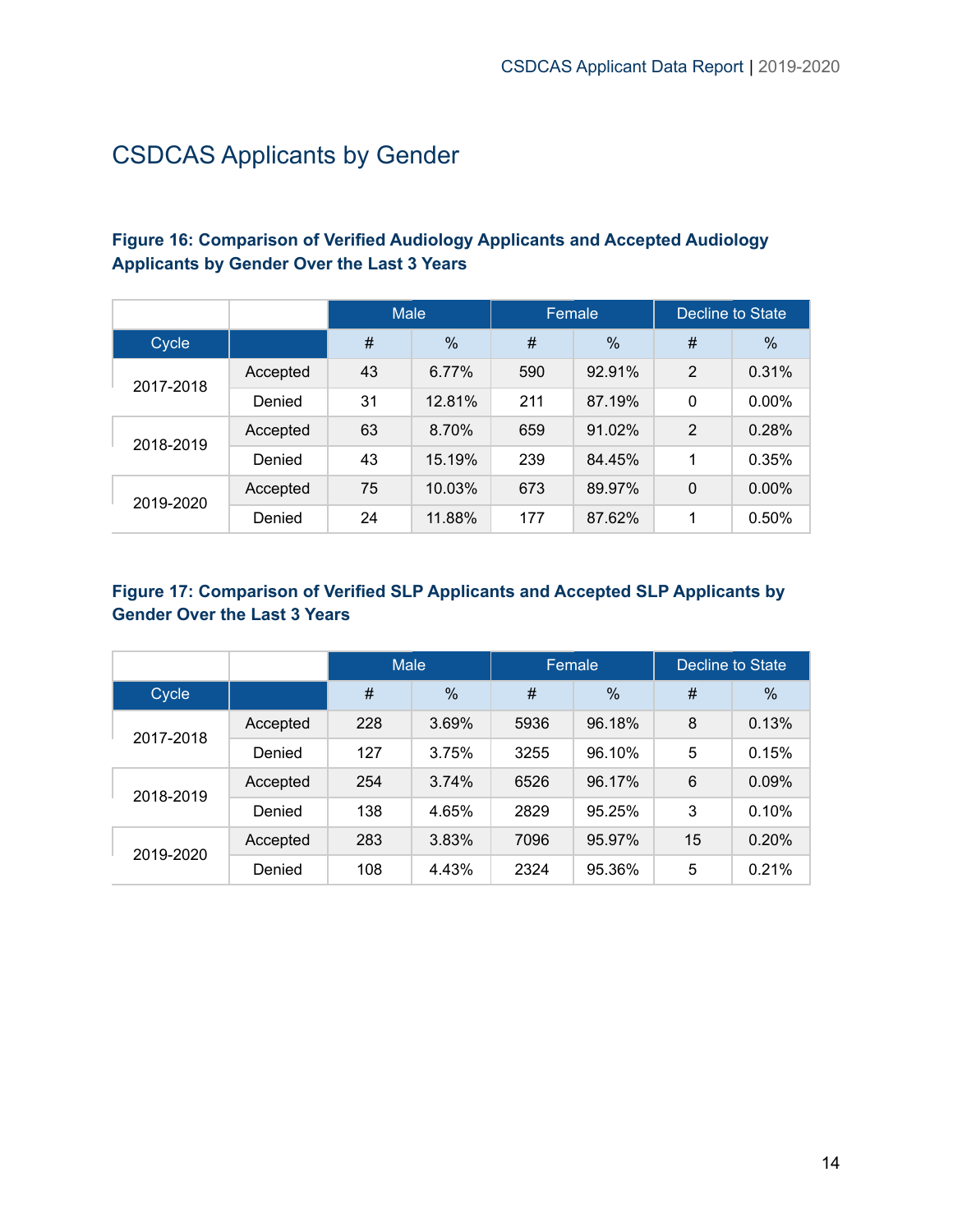# <span id="page-15-0"></span>CSDCAS Applicants by Race/Ethnicity

### <span id="page-15-1"></span>**Figure 18: Comparison of Accepted Audiology Applicants and Denied Audiology Applicants by Race/Ethnicity Over The Last 5 Years**

Note: The blue rows represent 100% of the accepted applicants, shown by racial category. The white rows represent 100% of denied applicants, shown by racial category. The "- " indicates that there are not enough applicants in these areas for the data to remain unidentifiable.

| Race             | <b>Status</b> |     | 2015-2016 |     | 2016-2017 |     | 2017-2018 |     | 2018-2019 |     | 2019-2020 |
|------------------|---------------|-----|-----------|-----|-----------|-----|-----------|-----|-----------|-----|-----------|
| American Indian  | Accepted      |     |           |     |           | -   |           |     |           |     |           |
|                  | Denied        |     | -         | ٠   |           | -   | ۰         |     | -         | ۰   |           |
| Asian            | Accepted      | 32  | 5.6%      | 31  | 5.0%      | 50  | 8.3%      | 53  | 7.7%      | 59  | 7.9%      |
|                  | Denied        | 23  | 7.3%      | 23  | 6.9%      | 32  | 11.2%     | 29  | 9.6%      | 24  | 11.9%     |
| <b>Black</b>     | Accepted      | 14  | 2.5%      | 11  | 1.8%      | 20  | 3.3%      | 31  | 4.5%      | 27  | 3.6%      |
|                  | Denied        | 15  | 4.7%      | 18  | 5.4%      | 22  | 7.7%      | 22  | 7.3%      | 16  | 7.9%      |
| Did not answer   | Accepted      | 32  | 5.6%      | 35  | 5.6%      | 29  | 4.8%      | 30  | 4.3%      | 35  | 4.7%      |
|                  | Denied        | 32  | 10.1%     | 35  | 10.6%     | 30  | 10.5%     | 31  | 10.2%     | 22  | 10.9%     |
| Pacific Islander | Accepted      |     |           |     |           |     |           |     |           |     |           |
|                  | Denied        |     |           |     |           |     |           |     |           |     |           |
| Two or more      | Accepted      | 6   | 1.1%      | 18  | 2.9%      | 11  | 1.8%      | 16  | 2.3%      | 23  | 3.1%      |
| races            | Denied        | 7   | 2.2%      | 4   | 1.2%      | 13  | 4.5%      | 9   | 3.0%      | 7   | 3.5%      |
| White            | Accepted      | 484 | 85.1%     | 521 | 83.6%     | 495 | 81.7%     | 560 | 80.9%     | 600 | 80.2%     |
|                  | Denied        | 240 | 75.7%     | 250 | 75.5%     | 187 | 65.4%     | 210 | 69.3%     | 132 | 65.3%     |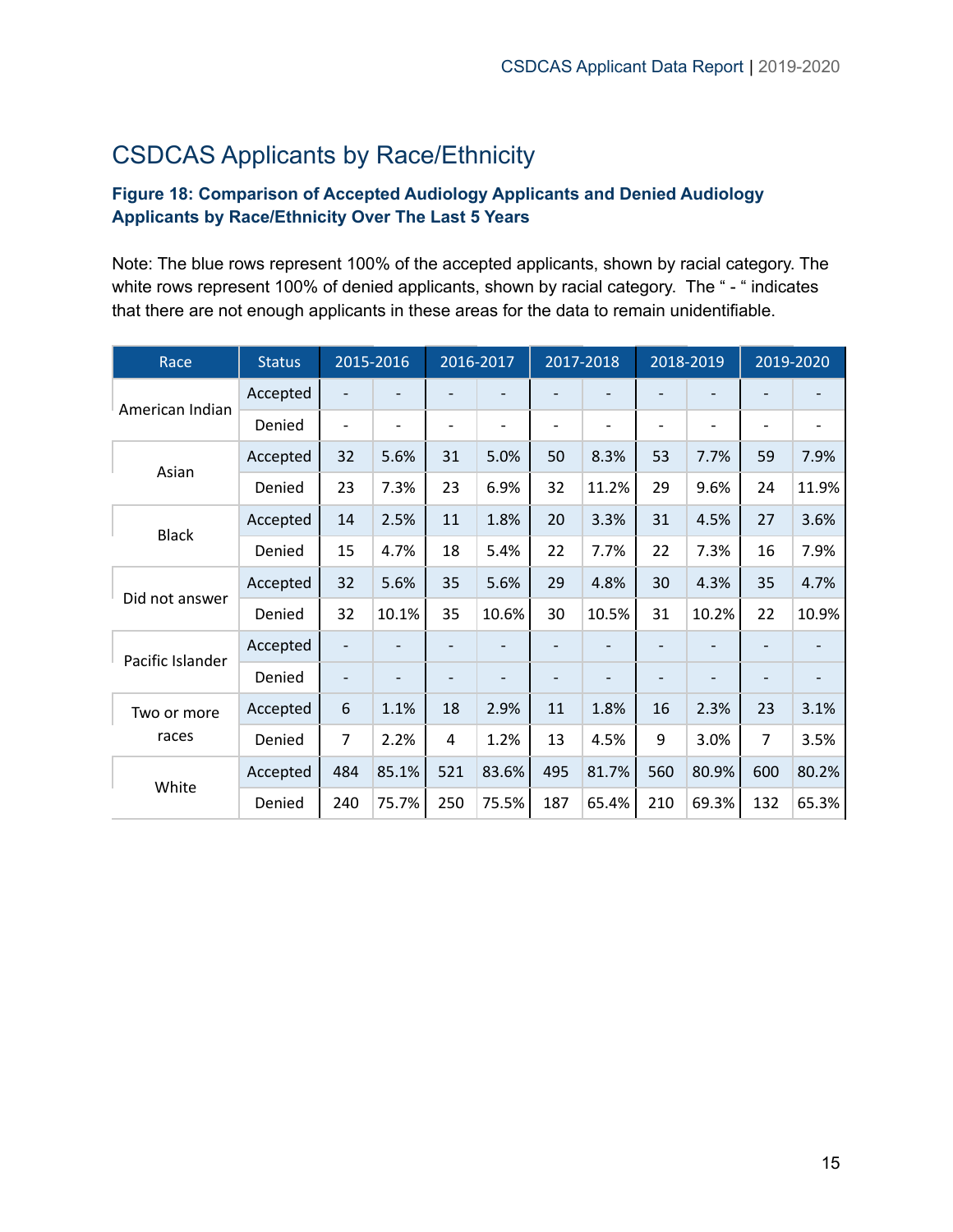### <span id="page-16-0"></span>**Figure 19: Visual Representation of the Percentage of Audiology Applicants by Race/Ethnicity per Cycle**



Note: The solid lines represent 100% of the accepted applicants, shown by racial category. The dashed lines represent 100% of denied applicants, shown by racial category.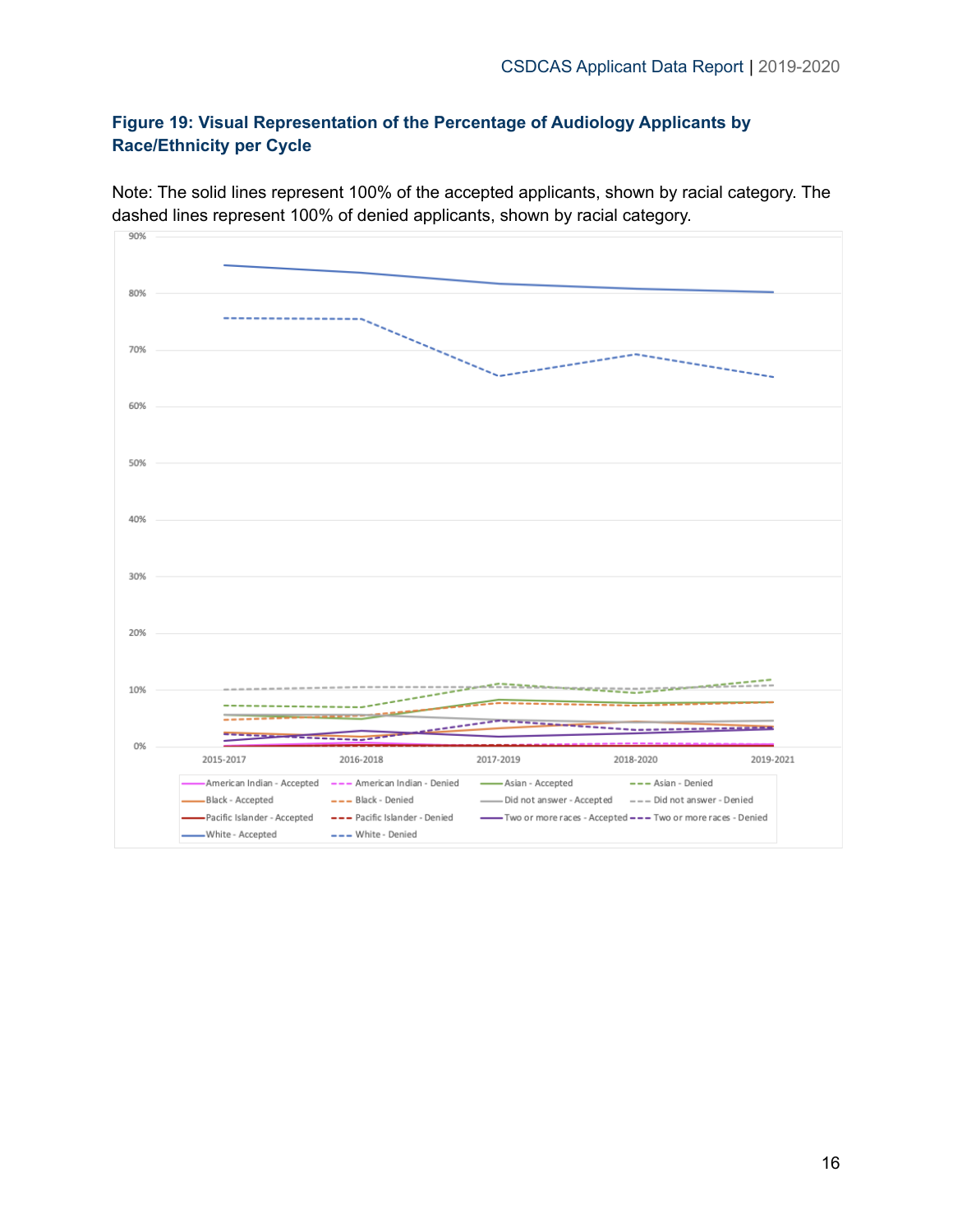### <span id="page-17-0"></span>**Figure 21: Comparison of Accepted SLP Applicants and Denied SLP Applicants by Race Over The Last 5 Years**

Note: The blue rows represent 100% of the accepted applicants, shown by racial category. The white rows represent 100% of denied applicants, shown by racial category.

| Race             | <b>Status</b> |                | 2015-2016 |      | 2016-2017 |                | 2017-2018 |      | 2018-2019 |                | 2019-2020 |
|------------------|---------------|----------------|-----------|------|-----------|----------------|-----------|------|-----------|----------------|-----------|
| American Indian  | Accepted      | $\overline{7}$ | 0.2%      | 10   | 0.1%      | 13             | 0.2%      | 9    | 0.1%      | 19             | 0.3%      |
|                  | Denied        | 11             | 0.3%      | 14   | 0.6%      | 10             | 0.3%      | 13   | 0.4%      | 12             | 0.5%      |
| Asian            | Accepted      | 234            | 5.2%      | 352  | 5.2%      | 316            | 5.1%      | 382  | 5.6%      | 428            | 5.8%      |
|                  | Denied        | 216            | 5.6%      | 166  | 6.8%      | 268            | 7.7%      | 213  | 6.7%      | 148            | 6.1%      |
| <b>Black</b>     | Accepted      | 90             | 2.0%      | 166  | 2.5%      | 208            | 3.4%      | 267  | 3.9%      | 314            | 4.2%      |
|                  | Denied        | 172            | 4.5%      | 141  | 5.7%      | 246            | 7.0%      | 286  | 9.0%      | 247            | 10.1%     |
| Did not answer   | Accepted      | 391            | 8.7%      | 737  | 10.9%     | 489            | 7.9%      | 381  | 5.6%      | 411            | 5.6%      |
|                  | Denied        | 458            | 12.0%     | 292  | 11.9%     | 358            | 10.3%     | 305  | 9.6%      | 217            | 8.9%      |
| Pacific Islander | Accepted      | $\overline{2}$ | 0.0%      | 12   | 0.2%      | 6              | 0.1%      | 7    | 0.1%      | $\overline{7}$ | 0.1%      |
|                  | Denied        | 4              | 0.1%      | 4    | 0.2%      | $\overline{7}$ | 0.2%      | 5    | 0.2%      | 5              | 0.2%      |
| Two or more      | Accepted      | 105            | 2.3%      | 211  | 3.1%      | 165            | 2.7%      | 175  | 2.6%      | 230            | 3.1%      |
| races            | Denied        | 91             | 2.4%      | 62   | 2.5%      | 108            | 3.1%      | 97   | 3.1%      | 91             | 3.7%      |
| White            | Accepted      | 3681           | 81.6%     | 5266 | 78.0%     | 4966           | 80.6%     | 5544 | 82.0%     | 5985           | 80.9%     |
|                  | Denied        | 2873           | 75.1%     | 1780 | 72.4%     | 2493           | 71.4%     | 2244 | 70.9%     | 1717           | 70.5%     |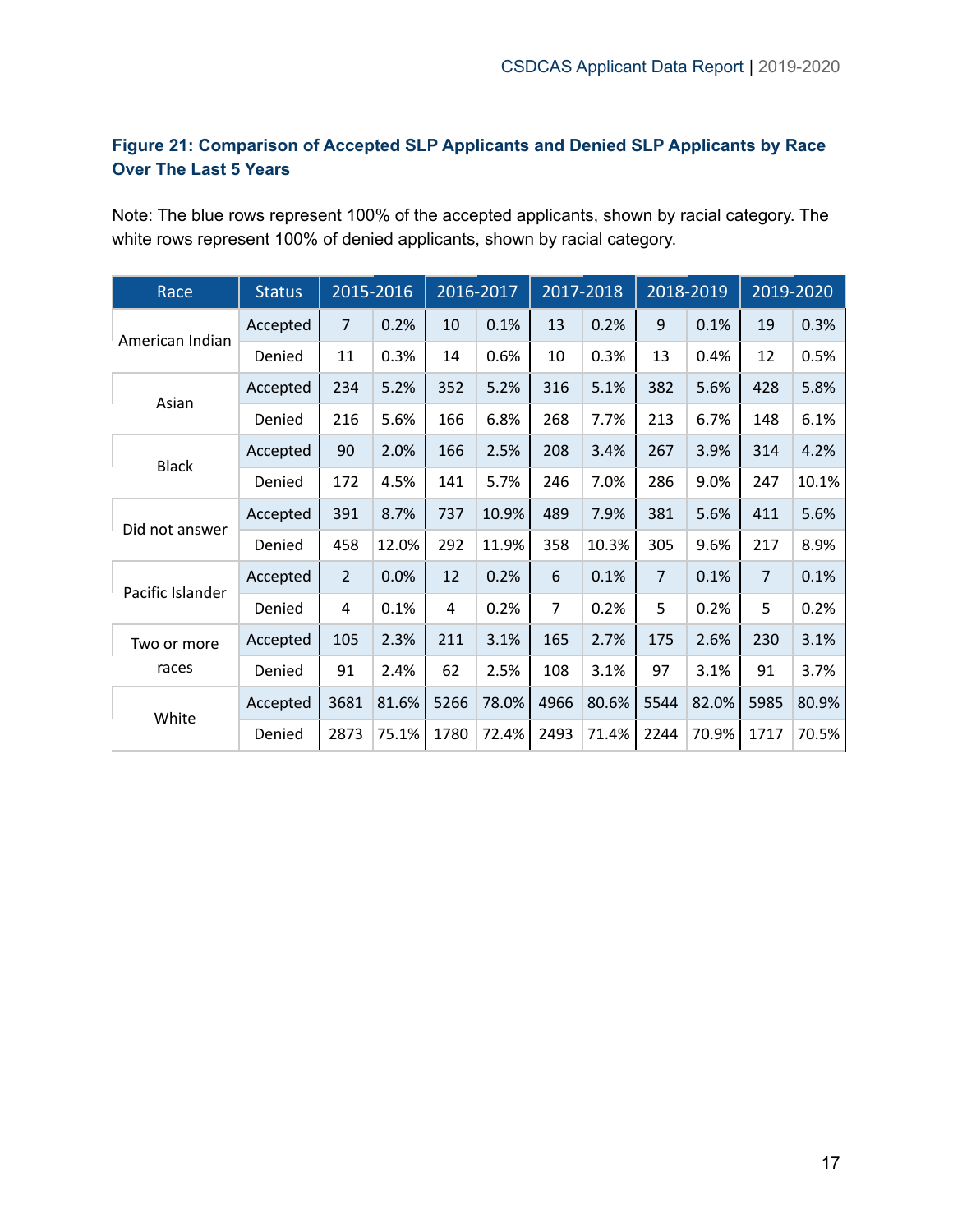### <span id="page-18-0"></span>**Figure 22: Visual Representation of the SLP Applicants by Race per Cycle**

Note: The solid lines represent 100% of the accepted applicants, shown by racial category. The dashed lines represent 100% of denied applicants, shown by racial category.

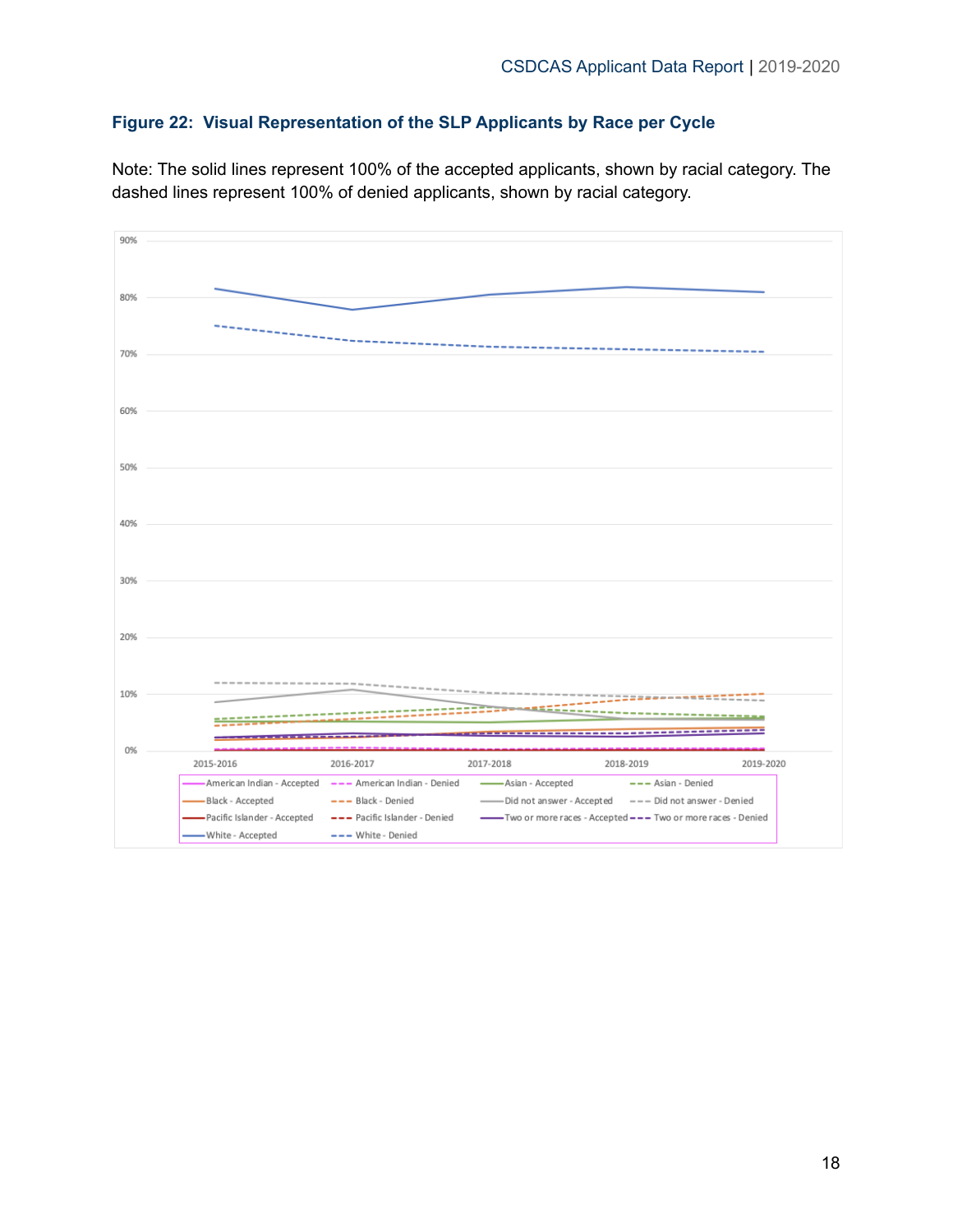### <span id="page-19-0"></span>Languages Spoken

Applicants with an intermediate level of proficiency or higher in at least one language other than English (not including American Sign Language) are considered bilingual for the context of this report.

<span id="page-19-1"></span>**Figure 24: Audiology Applicants That Have an Intermediate or Higher Level of Proficiency in at Least One Language Other Than English in the 2019-2020 Cycle.**

|          |                                | <b>Bilingual</b>                   | Monolingual             |                                    |  |  |
|----------|--------------------------------|------------------------------------|-------------------------|------------------------------------|--|--|
|          | Number of<br><b>Applicants</b> | Percentage of<br><b>Applicants</b> | Number of<br>Applicants | Percentage of<br><b>Applicants</b> |  |  |
| Accepted | 137                            | 18.3%                              | 611                     | 81.7%                              |  |  |
| Denied   | 50                             | 24.8%                              | 152                     | 75.2%                              |  |  |

### <span id="page-19-2"></span>**Figure 25: SLP Applicants That Have an Intermediate or Higher Level of Proficiency in at Least One Language Other Than English in the 2019-2020 Cycle.**

|          |                                | <b>Bilingual</b>            | Monolingual             |                             |  |
|----------|--------------------------------|-----------------------------|-------------------------|-----------------------------|--|
|          | Number of<br><b>Applicants</b> | Percentage of<br>Applicants | Number of<br>Applicants | Percentage of<br>Applicants |  |
| Accepted | 1290                           | 17.4%                       | 6104                    | 82.6%                       |  |
| Denied   | 494                            | 20.3%                       | 1944                    | 79.7%                       |  |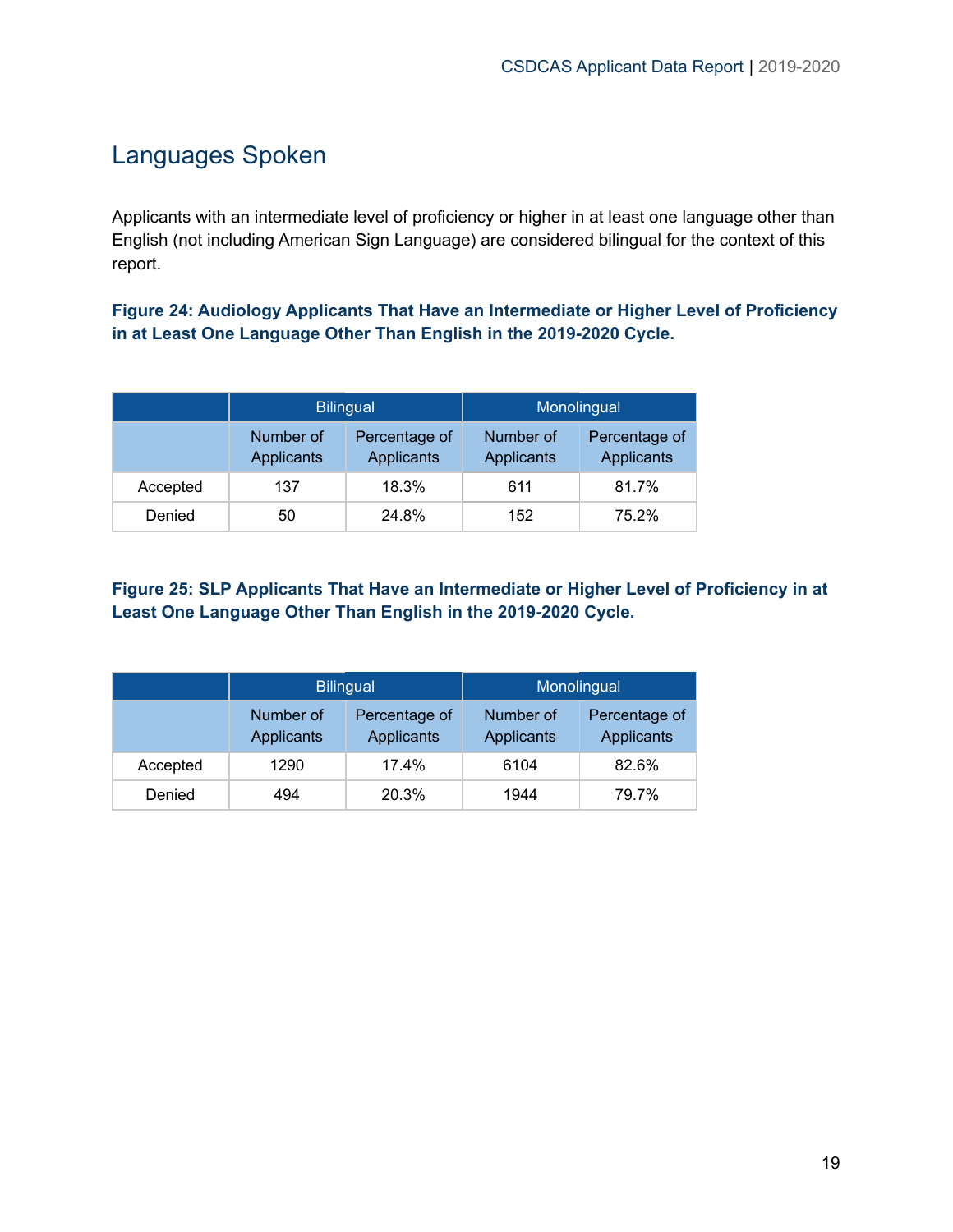### <span id="page-20-0"></span>Disadvantaged Status

Data regarding disadvantaged applicants is based on optional self-reported responses. Applicants in CSDCAS could have selected one or more disadvantaged statuses. The disadvantaged categories are not mutually exclusive. Therefore, applicants may be represented in more than one category. Applicants were not required to use search tools to determine if they met the federal government's definition of environmentally disadvantaged (e.g. geographic location of the applicants high school being in a medically underserved area/population or health professions shortage area), but they were instructed to use their parent's recent tax forms and the federal guidelines to determine economically disadvantaged status.

### <span id="page-20-1"></span>**Figure 26: Economically Disadvantaged Audiology Applicants in 2019-2020**

| <b>Economically Disadvantaged Status</b>                                                                                                                                               | Accepted<br>Applicants | $%$ of<br>Accepted<br>Pool | <b>Denied</b><br><b>Applicants</b> | $%$ of<br><b>Denied</b><br>Pool |
|----------------------------------------------------------------------------------------------------------------------------------------------------------------------------------------|------------------------|----------------------------|------------------------------------|---------------------------------|
| Your parent's family income falls within 200 percent of<br>Federal low-income poverty guidelines and you are<br>considered to have met the criteria for economically<br>disadvantaged. | 106                    | 14.17%                     | 33                                 | 16.34%                          |

### <span id="page-20-2"></span>**Figure 27: Environmentally Disadvantaged Audiology Applicants in 2019-2020**

| <b>Environmental Disadvantaged Status</b>                                                                                                                                      | Accepted<br><b>Applicants</b> | $%$ of<br>Accepted<br>Pool | <b>Denied</b><br><b>Applicants</b> | $%$ of<br><b>Denied</b><br>Pool |
|--------------------------------------------------------------------------------------------------------------------------------------------------------------------------------|-------------------------------|----------------------------|------------------------------------|---------------------------------|
| I am the first generation in my family to attend college<br>(neither my mother nor my father attended college).                                                                | 139                           | 18.58%                     | 51                                 | 25.25%                          |
| I graduated from a high school from which a low<br>percentage of seniors received a high school diploma.                                                                       | 11                            | 1.47%                      | 15                                 | 7.43%                           |
| I graduated from a high school at which many of the<br>enrolled students are eligible for free or reduced price<br>lunches.                                                    | 132                           | 17.65%                     | 53                                 | 26.24%                          |
| I am from a family that receives public assistance (e.g.<br>Aid to Families with Dependent Children, food stamps,<br>Medicaid, public housing) or I receive public assistance. | 48                            | 6.42%                      | 21                                 | 10.40%                          |
| I am from a family that lives in an area that is designated<br>as a Health Professional Shortage Area, or a Medically<br>Underserved Area.                                     | 29                            | 3.88%                      | 10                                 | 4.95%                           |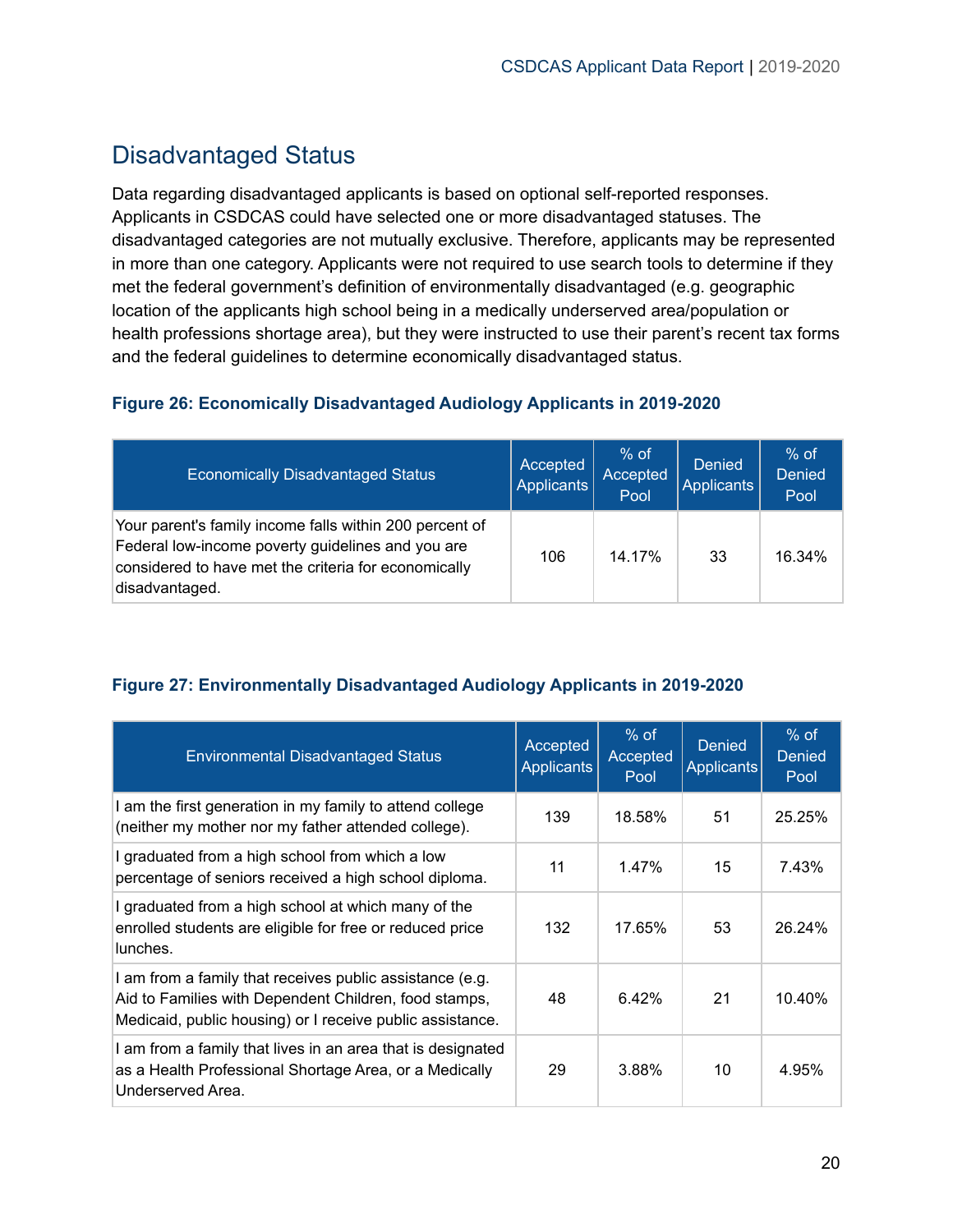| I am a high-school drop-out who received an AHS<br>diploma or GED.                                                           | 0  | $0.00\%$ | 0  | $0.00\%$ |
|------------------------------------------------------------------------------------------------------------------------------|----|----------|----|----------|
| I am from a school district where 50% or less of<br>graduates go to college or where college education is not<br>encouraged. | 35 | 4.68%    | 18 | 8.91%    |
| English is not my primary language.                                                                                          | 23 | 3.07%    | 14 | 6.93%    |

### <span id="page-21-0"></span>**Figure 28: Economically Disadvantaged SLP Applicants in 2019-2020**

| <b>Economically Disadvantaged Status</b>                                                                                                                                               | Accepted<br><b>Applicants</b> | $%$ of<br>Accepted<br>Pool | Denied<br><b>Applicants</b> | $%$ of<br><b>Denied</b><br>Pool |
|----------------------------------------------------------------------------------------------------------------------------------------------------------------------------------------|-------------------------------|----------------------------|-----------------------------|---------------------------------|
| Your parent's family income falls within 200 percent of<br>Federal low-income poverty guidelines and you are<br>considered to have met the criteria for economically<br>disadvantaged. | 776                           | 10.49%                     | 360                         | 14.77%                          |

### <span id="page-21-1"></span>**Figure 29: Environmentally Disadvantaged SLP Applicants in 2019-2020**

| <b>Environmental Disadvantaged Status</b>                                                                                                                                      | Accepted<br><b>Applicants</b> | $%$ of<br>Accepted<br>Pool | <b>Denied</b><br><b>Applicants</b> | $%$ of<br><b>Denied</b><br>Pool |
|--------------------------------------------------------------------------------------------------------------------------------------------------------------------------------|-------------------------------|----------------------------|------------------------------------|---------------------------------|
| I am the first generation in my family to attend college<br>(neither my mother nor my father attended college).                                                                | 1181                          | 15.97%                     | 548                                | 22.49%                          |
| I graduated from a high school from which a low<br>percentage of seniors received a high school diploma.                                                                       | 129                           | $1.74\%$                   | 85                                 | 3.49%                           |
| I graduated from a high school at which many of the<br>enrolled students are eligible for free or reduced price<br>lunches.                                                    | 1327                          | 17.95%                     | 559                                | 22.94%                          |
| I am from a family that receives public assistance (e.g.<br>Aid to Families with Dependent Children, food stamps,<br>Medicaid, public housing) or I receive public assistance. | 396                           | 5.36%                      | 167                                | 6.85%                           |
| I am from a family that lives in an area that is<br>designated as a Health Professional Shortage Area, or<br>a Medically Underserved Area.                                     | 206                           | 2.79%                      | 76                                 | 3.12%                           |
| I am a high-school drop-out who received an AHS<br>diploma or GED.                                                                                                             | 16                            | 0.22%                      | 9                                  | 0.37%                           |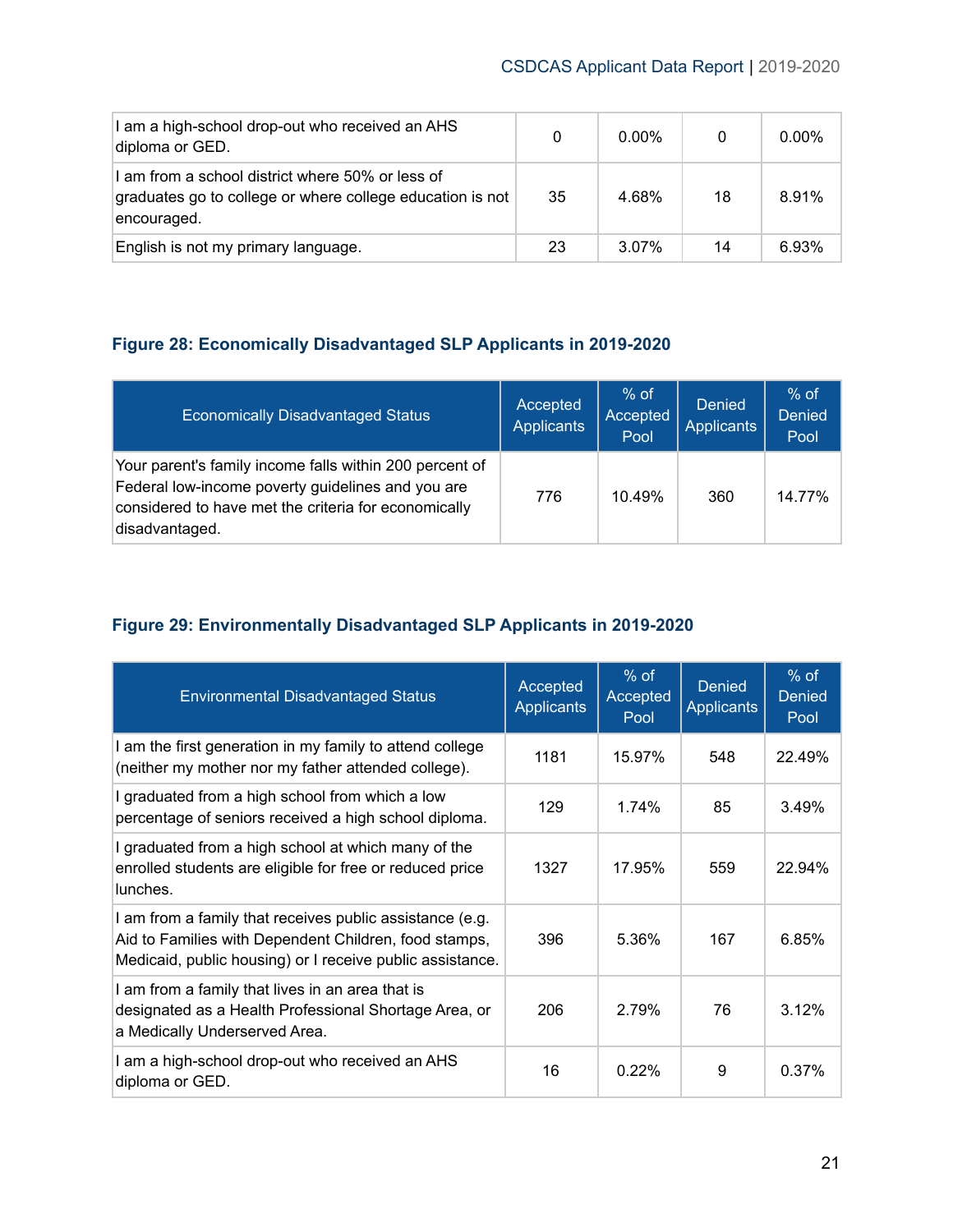| I am from a school district where 50% or less of<br>graduates go to college or where college education is<br>not encouraged. | 335 | 4.53% | 160 | 6.57% |
|------------------------------------------------------------------------------------------------------------------------------|-----|-------|-----|-------|
| English is not my primary language.                                                                                          | 352 | 4.76% | 91  | 3.73% |

# <span id="page-22-0"></span>**GPA**

### <span id="page-22-1"></span>**Figure 30: Mean Cumulative Undergraduate GPA for Audiology Applicants**

| Cycle     | <b>Accepted Applicants</b>                                | <b>Denied Applicants</b>                                  |
|-----------|-----------------------------------------------------------|-----------------------------------------------------------|
| 2017-2018 | Mean= $3.57$<br>Median= $3.63$<br>Standard Deviation=0.31 | Mean $=3.16$<br>Median= $3.19$<br>Standard Deviation=0.5  |
| 2018-2019 | Mean= $3.59$<br>Median= $3.65$<br>Standard Deviation=0.35 | Mean= $3.24$<br>Median= $3.25$<br>Standard Deviation=0.36 |
| 2019-2020 | Mean= $3.57$<br>Median= $3.63$<br>Standard Deviation=0.33 | Mean= $3.23$<br>Median=3.28<br>Standard Deviation=0.36    |

### <span id="page-22-2"></span>**Figure 31: Mean Cumulative Undergraduate GPA for SLP Applicants**

| Cycle     | <b>Accepted Applicants</b>                                | <b>Denied Applicants</b>                                  |  |  |
|-----------|-----------------------------------------------------------|-----------------------------------------------------------|--|--|
| 2017-2018 | Mean= $3.62$<br>Median=3.66<br>Standard Deviation=0.29    | Mean= $3.28$<br>Median= $3.29$<br>Standard Deviation=0.36 |  |  |
| 2018-2019 | Mean = $3.6$<br>Median = $3.62$<br>Standard Deviation=0.3 | mean $=3.24$<br>median= $3.26$<br>Standard Deviation=0.4  |  |  |
| 2019-2020 | Mean $=3.57$<br>Median= $3.63$<br>Standard Deviation=0.31 | Mean= $3.24$<br>Median= $3.25$<br>Standard Deviation=0.39 |  |  |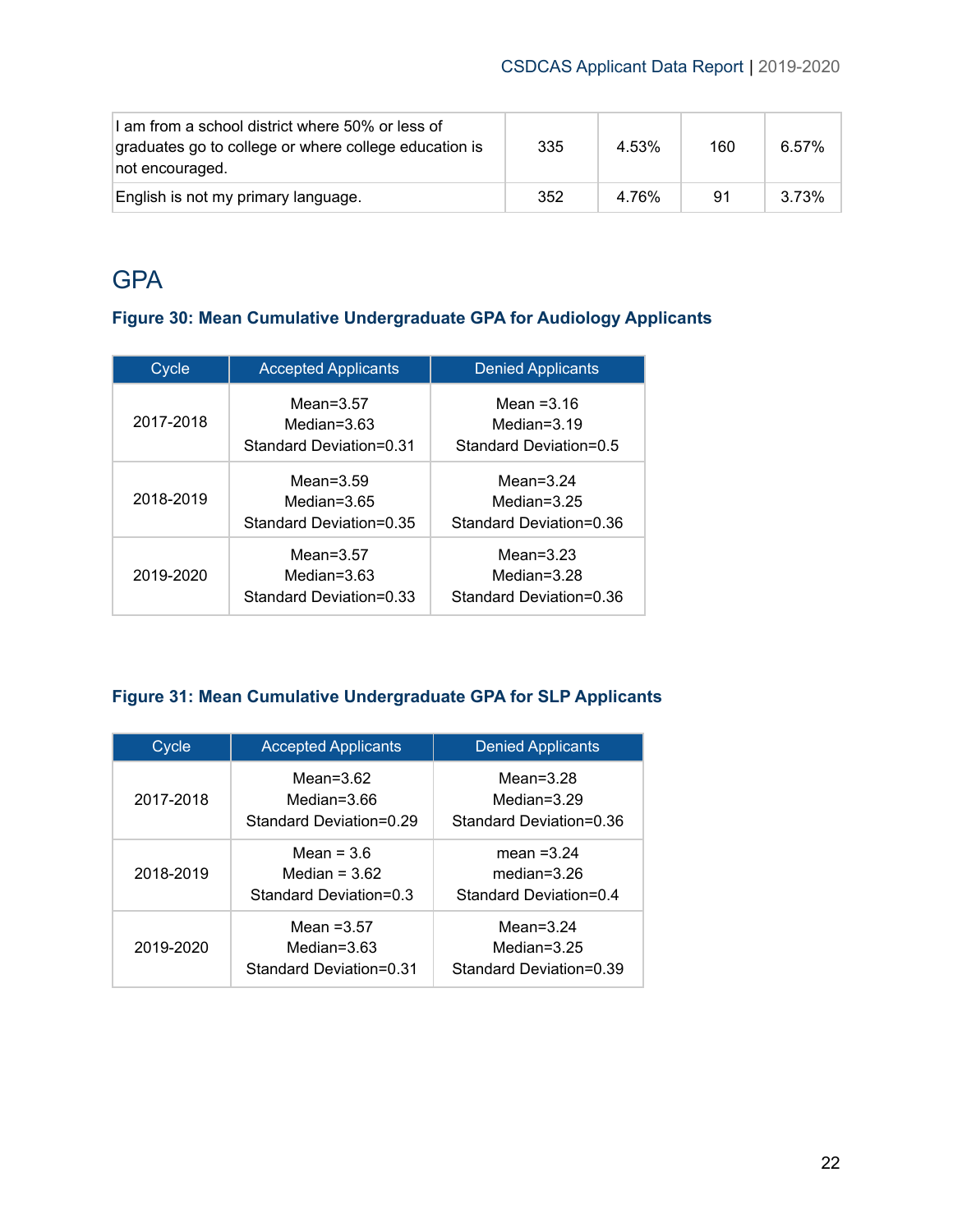# <span id="page-23-0"></span>**GRE**

CSDCAS collects self-reported GRE scores from applicants that have taken the test. Most participating programs have elected to use a CSDCAS-specific GRE code. Not all programs require the GRE and some have elected to collect the GRE scores at the university level instead of through CSDCAS. These figures reflect the means and ranges of the percentiles of self-reported scores. 95% of applicants in the 2019-2020 cycle reported taking or planning to take the GRE.

|           |          | <b>Mean</b><br>Quantitative<br><b>Reasoning</b><br><b>Score</b> | <b>Mean</b><br>Quantitative<br>Reasoning<br>Percentile | <b>Mean</b><br>Verbal<br>Reasoning<br>Score | <b>Mean</b><br>Verbal<br>Reasoning<br><b>Percentile</b> | <b>Mean</b><br>Analytical<br>Reasoning<br>Score | Mean<br>Analytical<br>Reasoning<br><b>Percentile</b> |
|-----------|----------|-----------------------------------------------------------------|--------------------------------------------------------|---------------------------------------------|---------------------------------------------------------|-------------------------------------------------|------------------------------------------------------|
| 2017-2018 | Accepted | 149.70                                                          | 39.38                                                  | 151.80                                      | 54.65                                                   | 4.03                                            | 61.48                                                |
|           | Denied   | 147.03                                                          | 29.07                                                  | 149.08                                      | 42.87                                                   | 3.63                                            | 45.00                                                |
| 2018-2019 | Accepted | 149.37                                                          | 37.25                                                  | 151.07                                      | 51.48                                                   | 4.04                                            | 60.16                                                |
|           | Denied   | 145.84                                                          | 25.27                                                  | 147.85                                      | 39.83                                                   | 3.60                                            | 44.01                                                |
| 2019-2020 | Accepted | 151.14                                                          | 34.69                                                  | 151.14                                      | 48.55                                                   | 3.95                                            | 55.46                                                |
|           | Denied   | 146.82                                                          | 22.95                                                  | 146.82                                      | 35.18                                                   | 3.58                                            | 43.11                                                |

### <span id="page-23-1"></span>**Figure 32: Mean Percentile of Audiology Applicant-Reported GRE Scores**

### <span id="page-23-2"></span>**Figure 34: Mean Percentile of SLP Applicant-Reported GRE Scores**

|           |          | Mean<br>Quantitative<br>Reasoning<br>Score | <b>Mean</b><br>Quantitative<br>Reasoning<br>Percentile | <b>Mean</b><br>Verbal<br>Reasoning<br>Score | Mean<br>Verbal<br>Reasoning<br>Percentile | Mean<br>Analytical<br>Reasoning<br><b>Score</b> | Mean<br>Analytical<br>Reasoning<br>Percentile |
|-----------|----------|--------------------------------------------|--------------------------------------------------------|---------------------------------------------|-------------------------------------------|-------------------------------------------------|-----------------------------------------------|
| 2017-2018 | Accepted | 148.84                                     | 35.94                                                  | 151.63                                      | 54.11                                     | 4.05                                            | 61.83                                         |
|           | Denied   | 145.09                                     | 23.35                                                  | 147.73                                      | 38.88                                     | 3.65                                            | 46.68                                         |
| 2018-2019 | Accepted | 148.21                                     | 33.38                                                  | 150.89                                      | 50.78                                     | 4.01                                            | 59.6                                          |
|           | Denied   | 144.81                                     | 21.76                                                  | 147.37                                      | 37                                        | 3.6                                             | 43.84                                         |
| 2019-2020 | Accepted | 147.51                                     | 30.14                                                  | 150.14                                      | 46.83                                     | 3.96                                            | 55.98                                         |
|           | Denied   | 144.16                                     | 19.52                                                  | 146.79                                      | 33.66                                     | 3.54                                            | 40.46                                         |